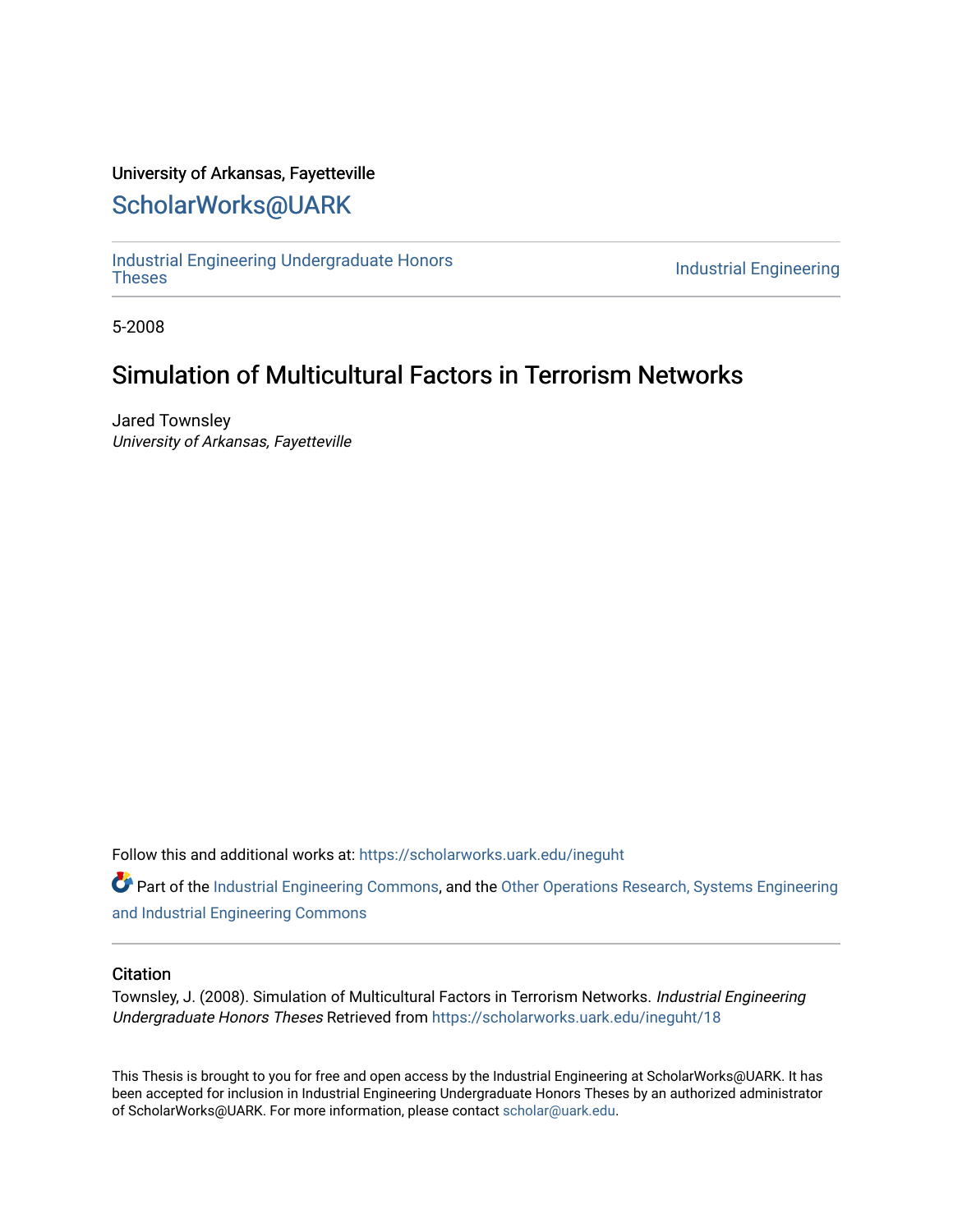# **Simulation of Multicultural Factors in Terrorism Networks**

An undergraduate honors thesis submitted to the

# **Department of Industrial Engineering**

# **University of Arkansas**

By

# **Jared Townsley**

May 5, 2008

## **Mentor: Dr. Ed Pohl**

## **Reader: Dr. Justin Chimka**

Keywords: Systems Dynamics, Multicultural Factors, Terrorism, Al-Qaeda, Simulation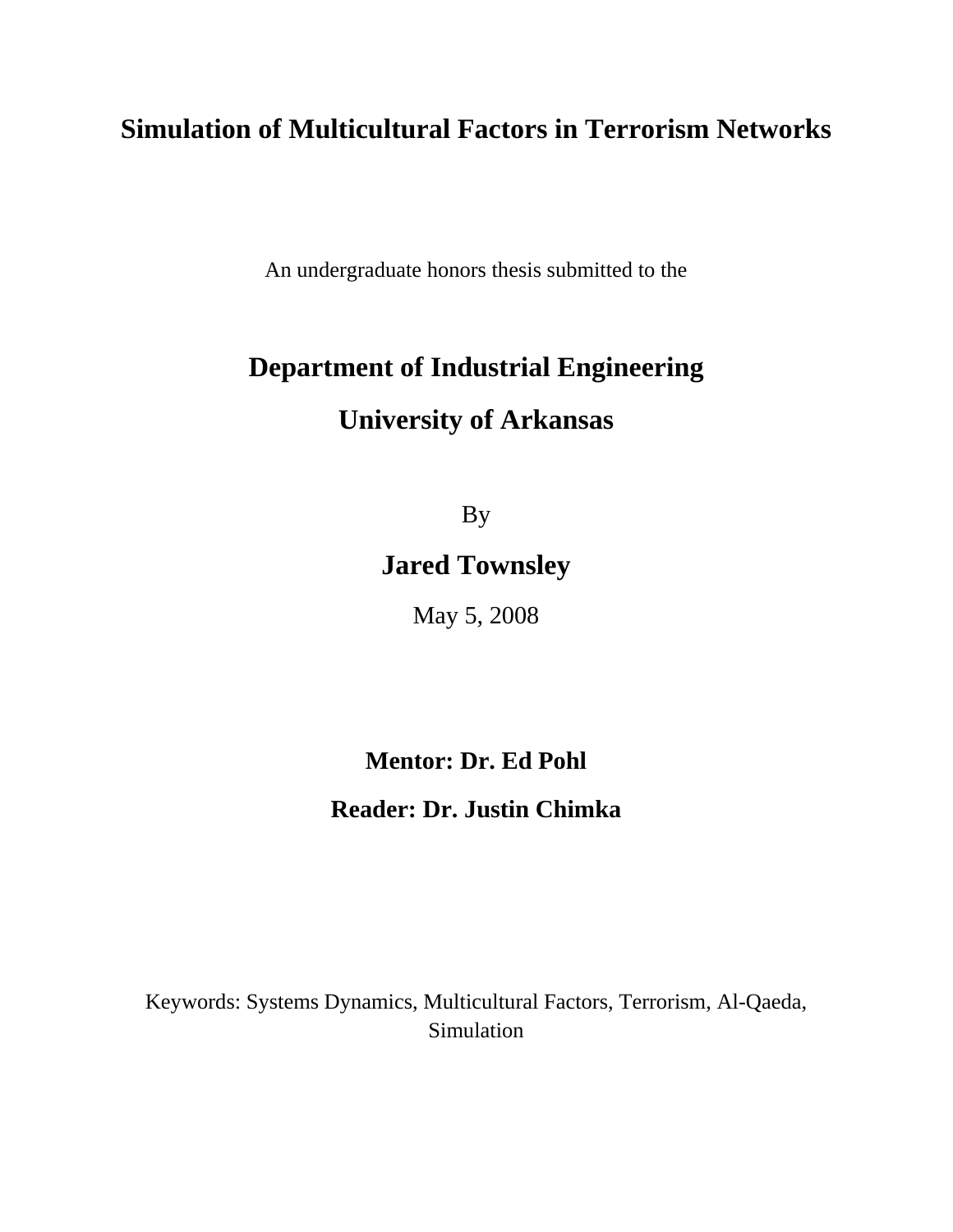#### **Abstract**

As globalization extends its influence to the far corners of the world, rapid developments and changes are taking place economically, socially, and environmentally. Cultural differences between and within organizations have become significant during the past few years as politics and marketplaces expand globally to include multiple nationalities, beliefs, and value systems. Unfortunately, terrorism has also felt the effects of globalization as organizations such as Al-Qaeda seek to expand their influence worldwide. Although a considerable amount of research has been conducted to identify key cultural factors that play major roles within organizations, simulation models that attempt to quantify cultural effects are few and far between.

In this paper, a simulation model utilizing system dynamics principles was constructed in order to investigate the possible effects of multicultural factors within Al-Qaeda. The model was constructed based on Chamberlain's system dynamics model (Chamberlain, 2007), and modified to include a sub-model containing cultural factors and effects. The time frame for the model was from 1990-2020, with the cultural factors taking effect in 2003. The results were analyzed to determine possible strategies for exploiting the existing cultural rifts within Al-Qaeda and among its recruiting base. It was concluded that cultural factors play a crucial role in Al-Qaeda's terrorism efforts, and that the development of effective policies regarding the multicultural nature of terrorism conflicts will be a valuable asset in the fight against terrorism.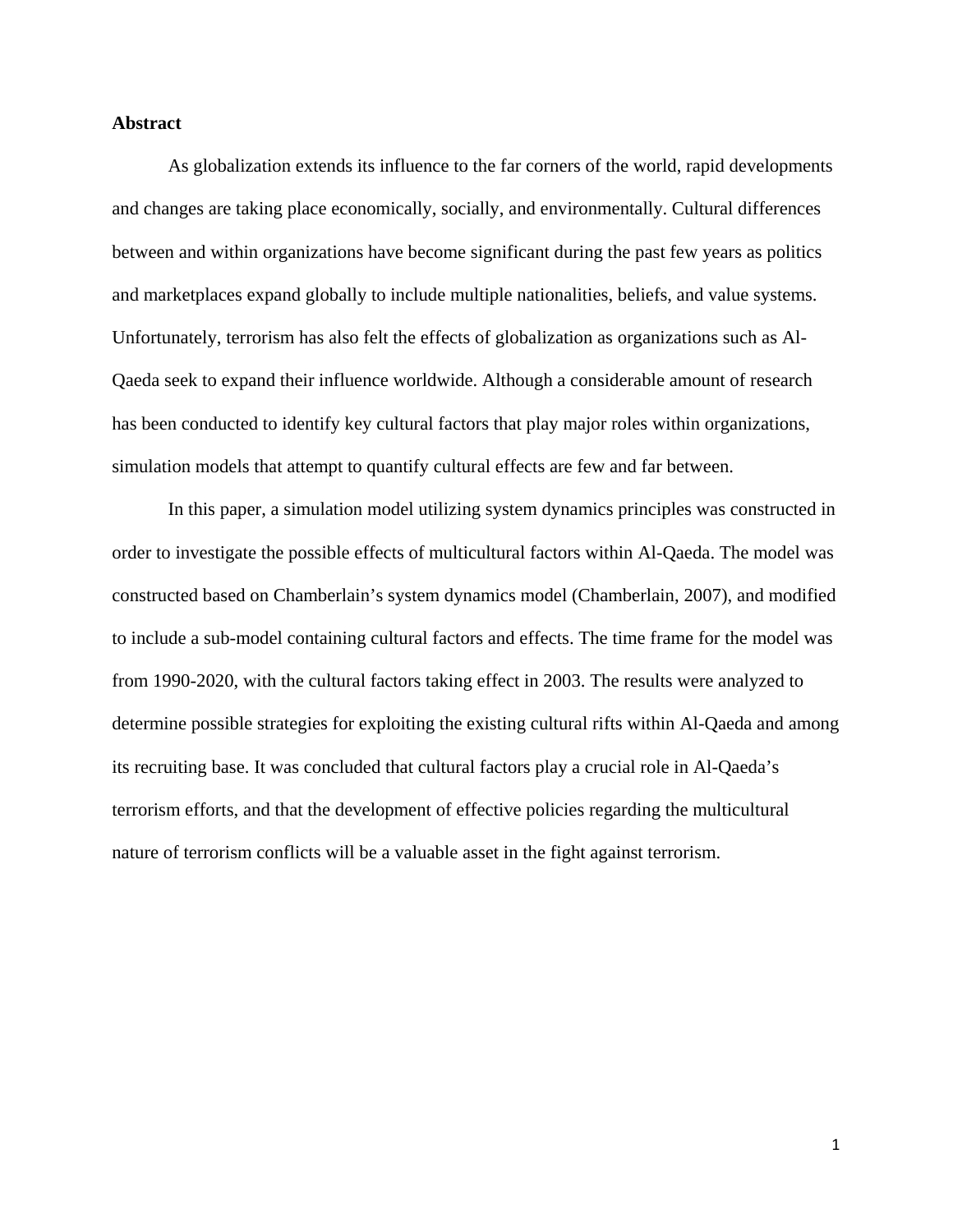#### **Introduction**

As globalization extends its influence to the far corners of the world, rapid developments and changes are taking place economically, socially, and environmentally. Organizations are key building blocks for society; businesses and governments are just two of the many types of organizations. Consequently, the study of organizations and how they react to both internal and external variables has significance. Economies and businesses are affected as multicultural teams become more common place and the marketplace spans national boundaries; peacekeeping missions and multinational coalitions require that governments interact and cooperate in order to succeed.

Since organizations play such a key role in society, being able to predict the behavior of organizations is an invaluable asset. How will an organization react to the departure of a key leader? Will an organization grow given certain hiring criteria? How does decision making flow? Can the execution of orders be improved? These are just a few of the questions that have significance in an organization. Organizational simulation is a tool that allows the testing of theories and predictions, and can play a vital role in answering many of these questions. Through simulation, better planning can be realized and valuable knowledge gained. The existence of complex supply chains confirms the interdependence of many organizations today; organizational simulation can provide a tool for companies to identify risks in the chain and plan accordingly.

The influence of globalization has also given rise to a host of problems. Terrorist organizations, such as Al-Qaeda, have become global players, recruiting members from across the globe. Their multinational and multicultural organizations have been operating constantly all over the world. Organizational simulation could be a useful tool for predicting terrorist behavior,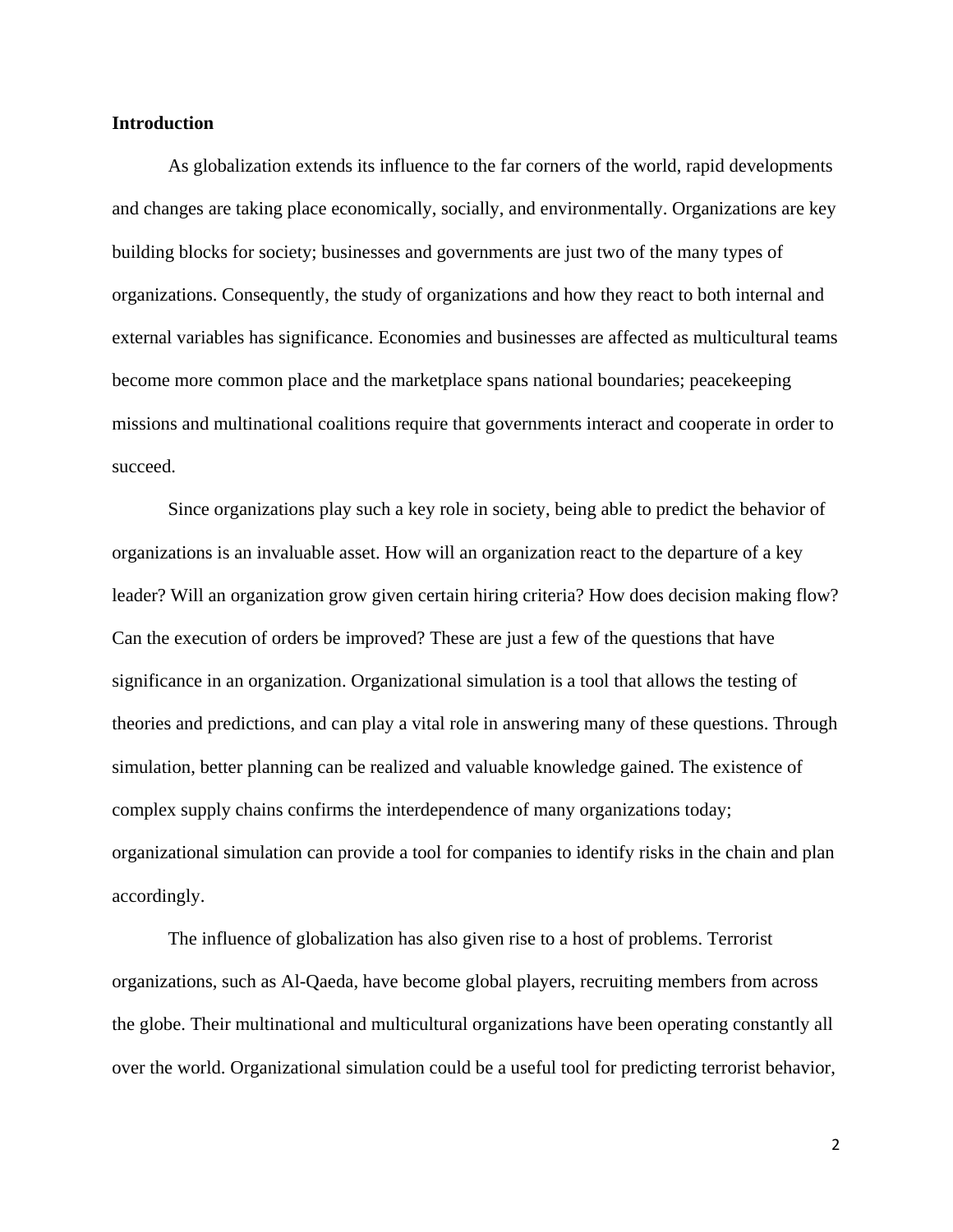thereby providing valuable information to governments. Weaknesses could be identified and exploited, and risks mitigated.

#### **Objective**

A significant amount of research is currently being conducted in the area of organizational simulation (Chamberlain, 2007); however, the majority of the existing models do not take cultural factors into account. The continued research and development of effective organizational simulation tools and methods, particularly with respect to multi-cultural/multinational factors, is a vital asset to organizations all over the world. Although a considerable amount of research has been conducted in the sociological arena on the specific factors affecting multi-cultural organizations (Klein & McHugh, 2005), the majority of these observations have been qualitative; the challenge, then, is to create an effective model that combines and quantifies multi-cultural factors into a valid representation of reality (Salas, Guthrie, Wilson-Donnelly, Priest, & Burke, 2005). The model should have the capability to function as a tool for predicting organizational behavior and the effects of a dynamic environment.

In this study, a simulation model representing the organizational behaviors and interactions of the United States and Al-Qaeda is constructed, with an emphasis on the multicultural and multi-national factors that may play a significant role. Through the simulation of this behavior, accomplished by drawing from the available research in the roles that cultural factors play within organizations, insights regarding possible countermeasures and disruption techniques are drawn from the data. The implications of this research would not be confined merely to antiterrorism tactics; any organization containing elements of differing cultures and nationalities may benefit. Additionally, areas for further study will be identified and brought to light.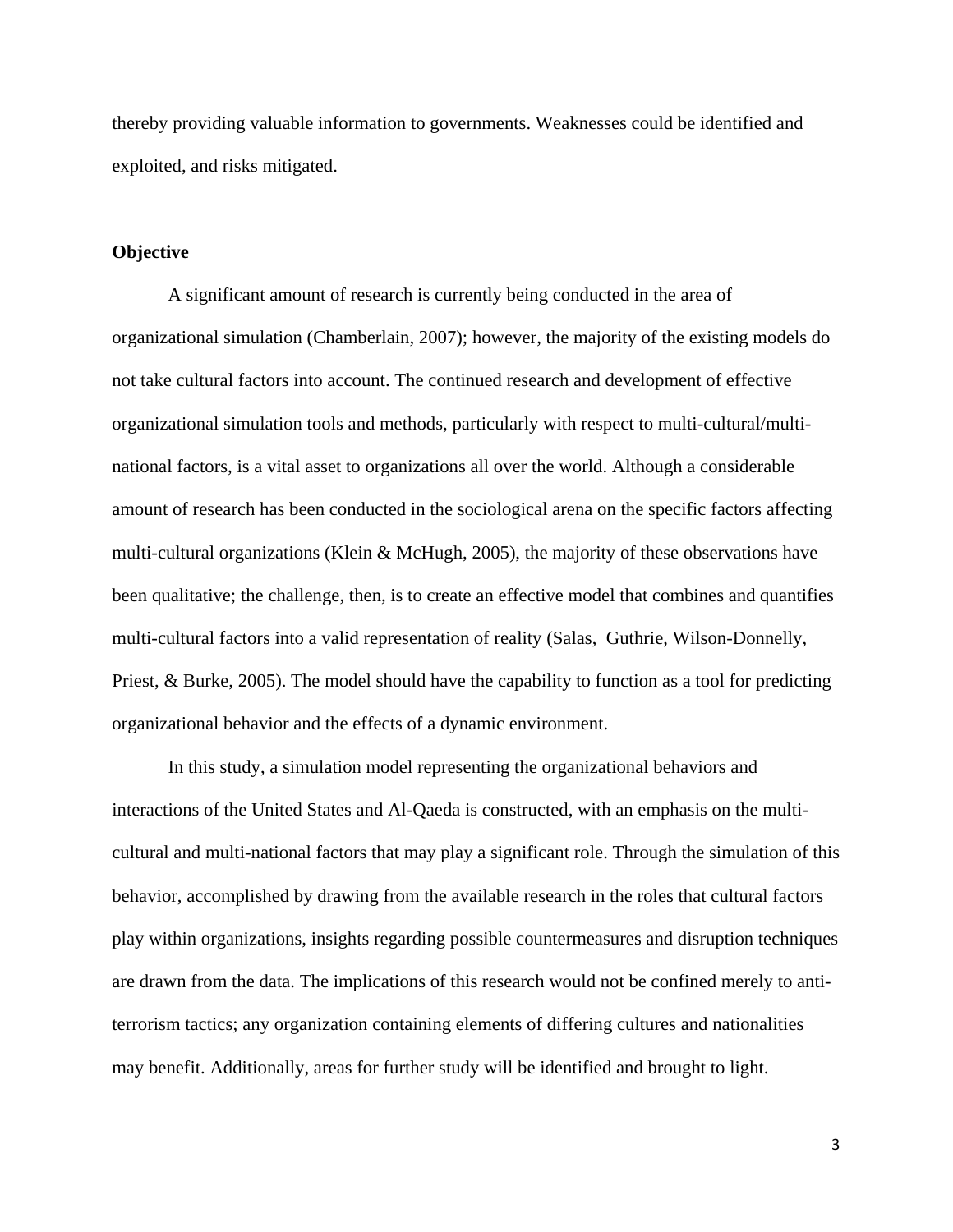#### **Methods**

Several existing simulation techniques are applicable to organizational simulation; two are particularly relevant: agent based modeling and system dynamics modeling. Agent based modeling determines organizational behavior on a macro scale based on the individual behaviors of the members (Shaw & Pritchett, 2005); hence, the collective activities/behaviors of the group members determine the overall organization behavior. Each member (agent) of the organization is a distinct entity; this entity interacts with the other agents within an environment. The environmental factors affect the individual behaviors and interactions of the agents within the system; thus, organizational behavior is determined by individuals operating within a defined environment.

System dynamics focuses on the relationships between entities in an organization and the informational feedback between individuals; the nature of these relationships defines the behavior of the organization. At its foundation, the system dynamics method of modeling is built on *stocks* and *flows* (Eggers & Brown, 2002). Stocks can represent resource locations, state variables, or other values that change over time, while flows represent the rate at which the values of the stocks change. If two stocks are interrelated (e.g. available recruits and current members), a number of key factors may determine the flow from one to the other. The behavior of the organization is thus determined by the relationships of the stocks, as well as the flows between them.

Both of these modeling approaches have relevance to multi-cultural organizations; in this study, system dynamics was chosen as the modeling technique. System dynamics was chosen based on the conjecture that a high-level, holistic analysis of organizational behavior and interaction would be an accomplishable next step in analyzing multicultural effects. Hypotheses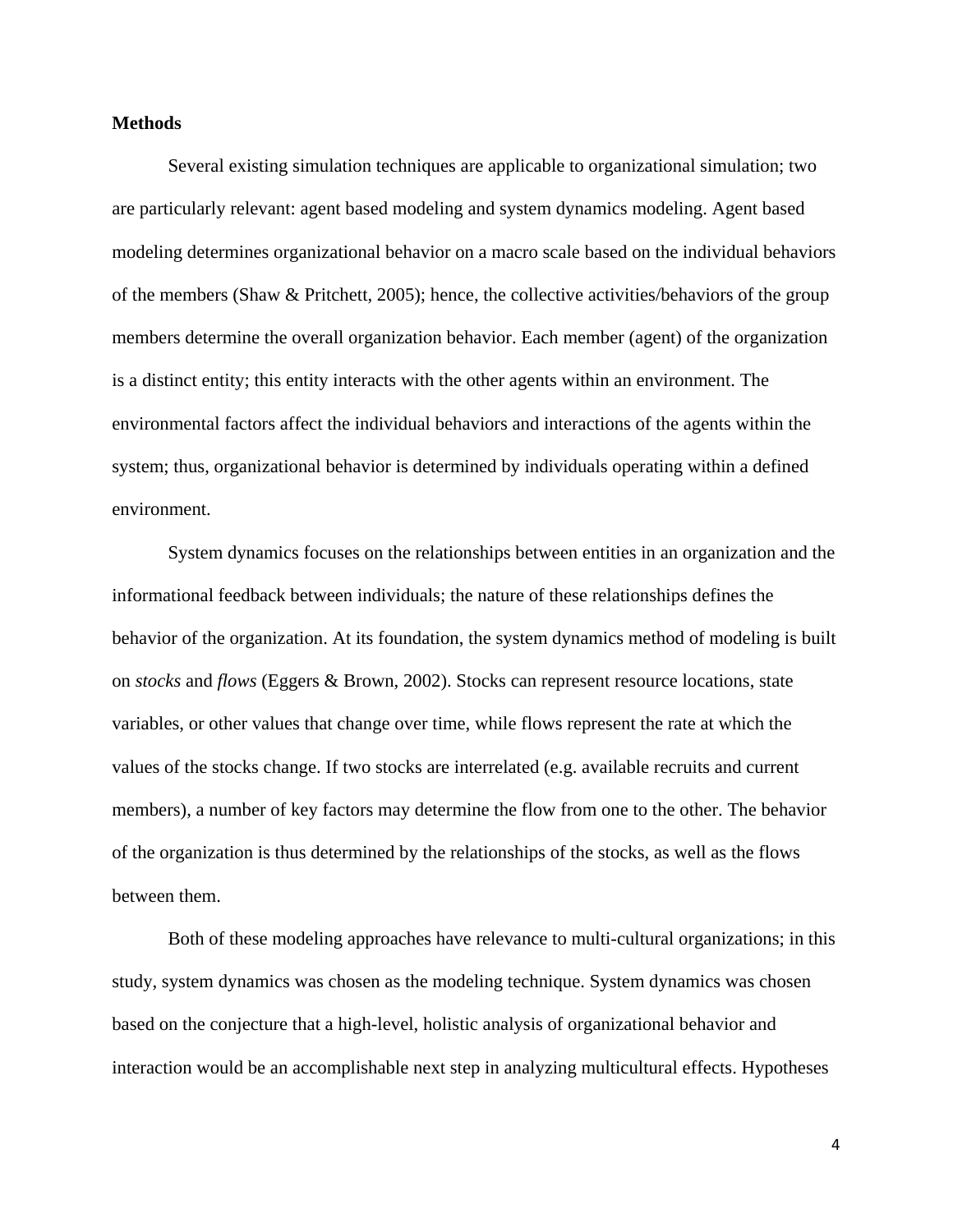regarding the possible impacts of these factors would be more easily tested in the absence of quantifiable cultural effects data. Sensitivity analysis and identification of significant factors would be beneficial in providing further knowledge with respect to specific cultural effects. With regards to future research, utilizing the system dynamics approach may provide assistance toward producing more quantifiable factors that could then be used as inputs for agent based models, or a combination of both techniques.

#### **Base Model**

In order to provide a basis for the integration of multicultural factors, an existing system dynamics model was investigated; Chamberlain's system dynamics model representing the "competition" between United States anti-terrorist activities and Al-Qaeda's organizational goals was selected. At the time of this study, Chamberlain's model was the most specific application of system dynamics to terrorist organizational and operational activities; subsequently, it was concluded that this model would be the best choice for modification and incorporation of cultural factors (see Figure 1 for an overview of the model).

As mentioned previously, systems dynamics is based on systems of stocks and flows; interactions between different stocks and flows create either *reinforcing* (designated with an "R" in Figure 1) loops or *balancing* (designated with a "B") loops. Reinforcing loops demonstrate relationships that feed growth or decay of variables, while balancing loops attempt to achieve equilibrium. These loops are built on fundamental relationships between variables in the model. In the diagram notation utilized by Chamberlain, inter-variable relationships with an "S" designate that if the variable at the tail end of the arrow increases/decreases, the variable at the head increases/decreases; the inverse is true of relationships designated with an "O": as a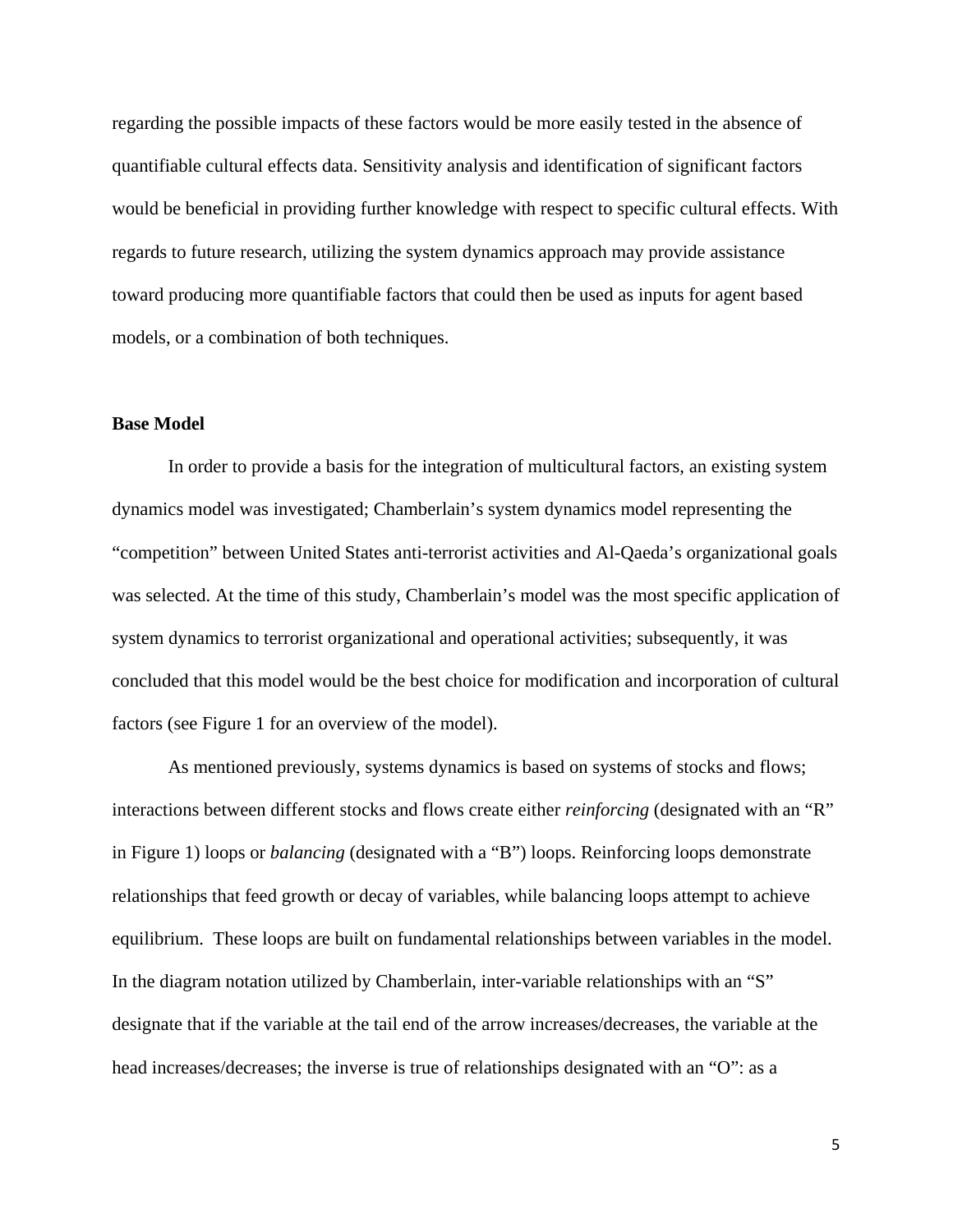variable at the tail of the arrow increases/decreases, the variable at tail of the arrow decreases/increases. Though Chamberlain's original model was constructed using Vensim, the model was reconstructed utilizing the AnyLogic simulation package.



Figure 1: Sub-Model Interactions (Source: Chamberlain, 2007)

Chamberlain's model was made up of six separate sub-models, each representing different aspects of the struggle between the United States and Al-Qaeda. These sub-models interacted to represent the overall system behavior of both organizations. At the highest level of abstraction, the model represents the battle between conflicting ideologies: Al-Qaeda's use of terrorism tactics to institute a fundamentalist Islamic caliphate, and the United States' pursuit of democracy to establish safety and security in the global environment. Success of either ideology leads to reward and decreases the resources available to the competition, while losses lead to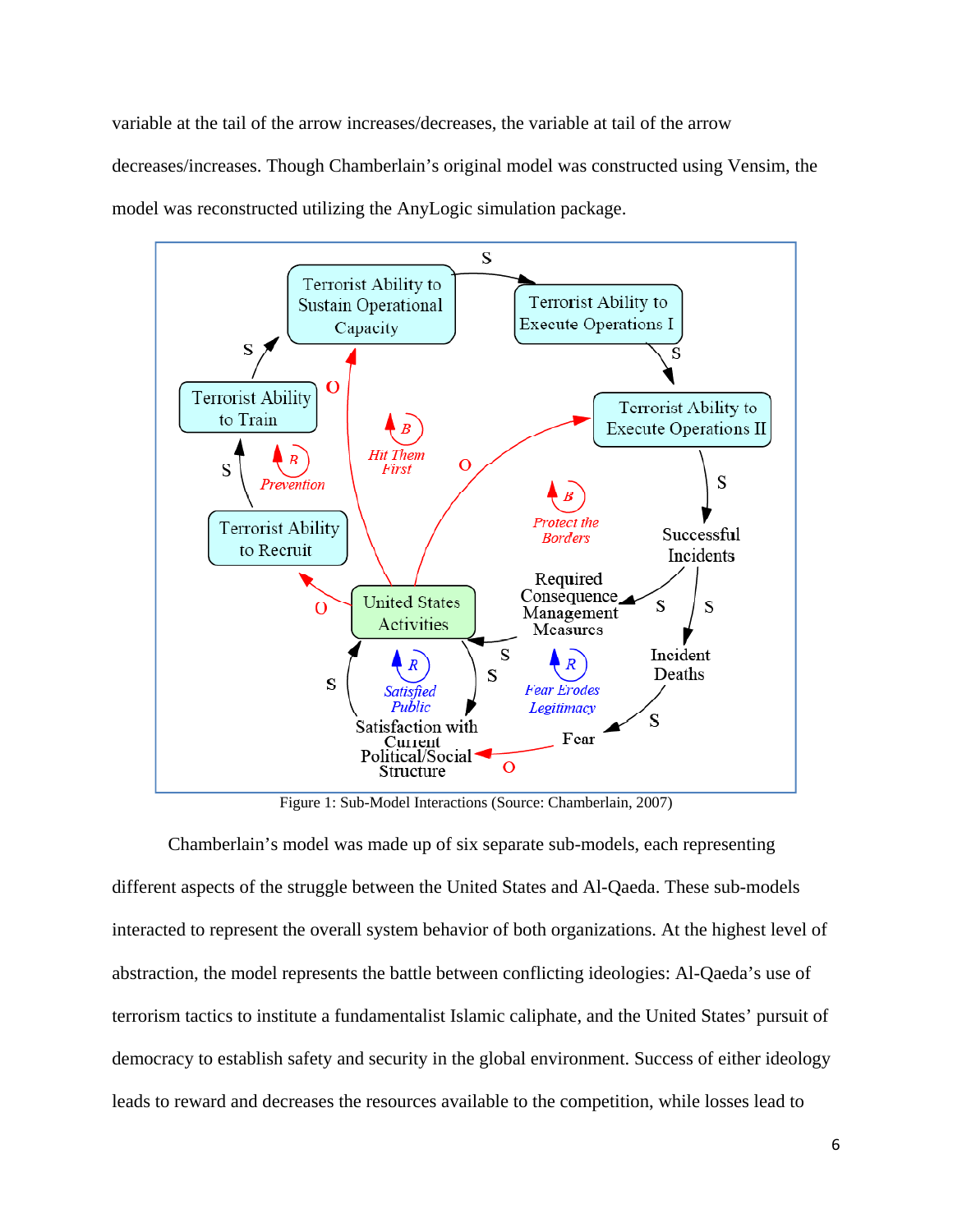escalation of activities to regain lost ground. The six sub-models and their activities are summarized below; for details, please consult "Systems Dynamics Model of Al-Qa'ida and United States 'Competition'" by Todd Chamberlain (Chamberlain, 2007).



#### *United States Activities*

Figure 2: United States Activities Sub-Model Diagram (Source: Chamberlain, 2007)

The United States Activities sub-model, shown in Figure 2, represents the actions taken by the United States to counter Al-Qaeda's terroristic activities. The resources utilized for response activities are allocated from the United States Federal budget; in turn, the available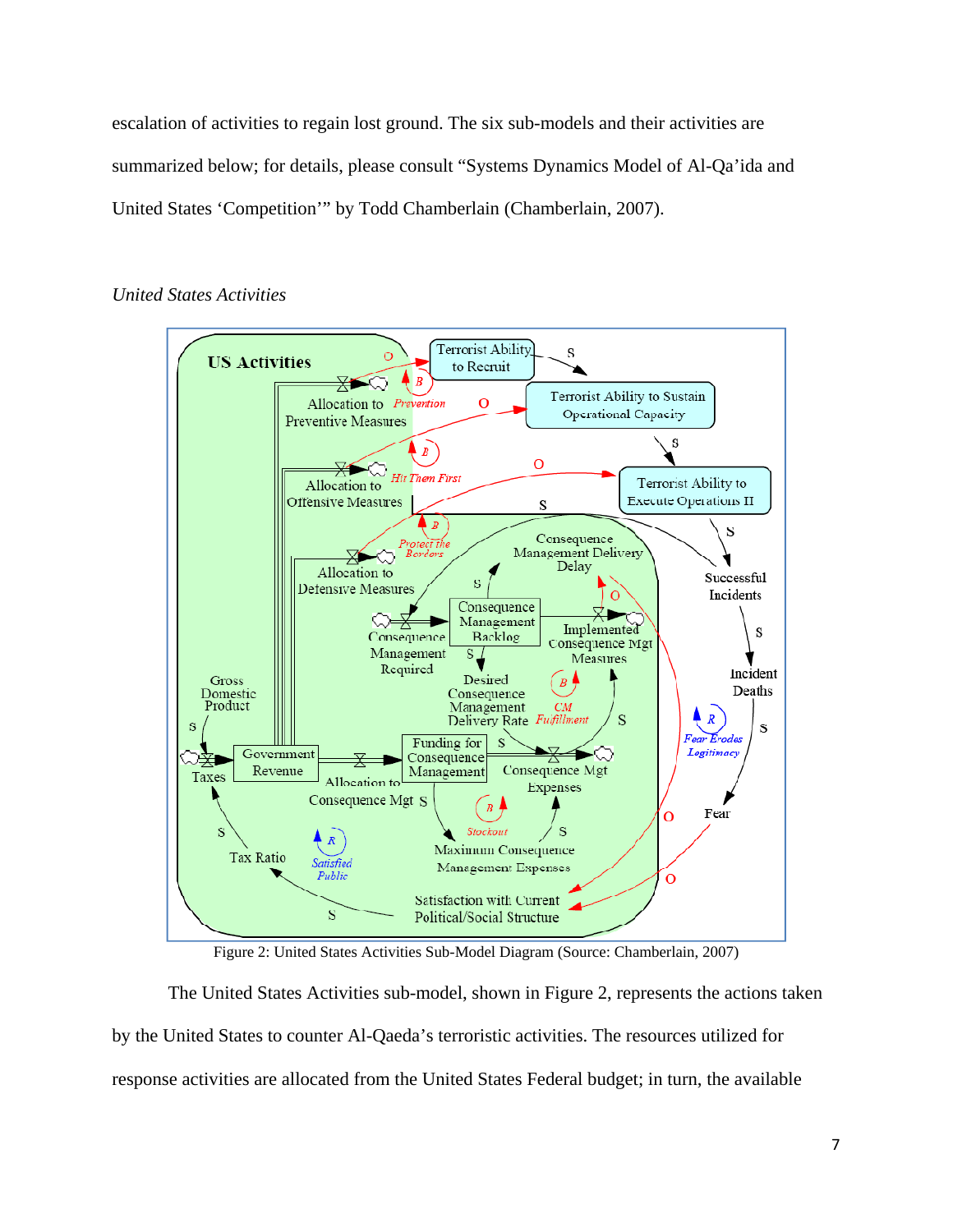funds are then distributed over four separate categories. Three of the categories are implemented in order to prevent Al-Qaeda from conducting terroristic activities, and include: preventative measures, offensive measures, and defensive measures. Each of these measures has an effect on particular aspects of Al-Qaeda's organizational operations. Preventative measures decrease Al-Qaeda's ability to recruit additional members from disenfranchised populations. Offensive measures mitigate Al-Qaeda's ability to maintain operational capacity and to provide training to new recruits. Defensive measures decrease the execution of planned terrorist attacks. The fourth category receiving funds from the Federal budget is consequence management. These funds are utilized in the recovery phase after a terrorist attack in order to repair the resulting damage.

 The number of successful terrorist incidents conducted by Al-Qaeda effects the satisfaction of the public with the government; this in turn affects the revenues the government employs in order to fund the four categories.



#### *Terrorist Ability to Recruit*

Figure 3: Terrorist Ability to Recruit Sub-Model Diagram (Source: Chamberlain, 2007)

 The Terrorist Ability to Recruit sub-model, given in Figure 3, is the first of five representing Al-Qaeda's organizational activities. Al-Qaeda relies primarily on the population of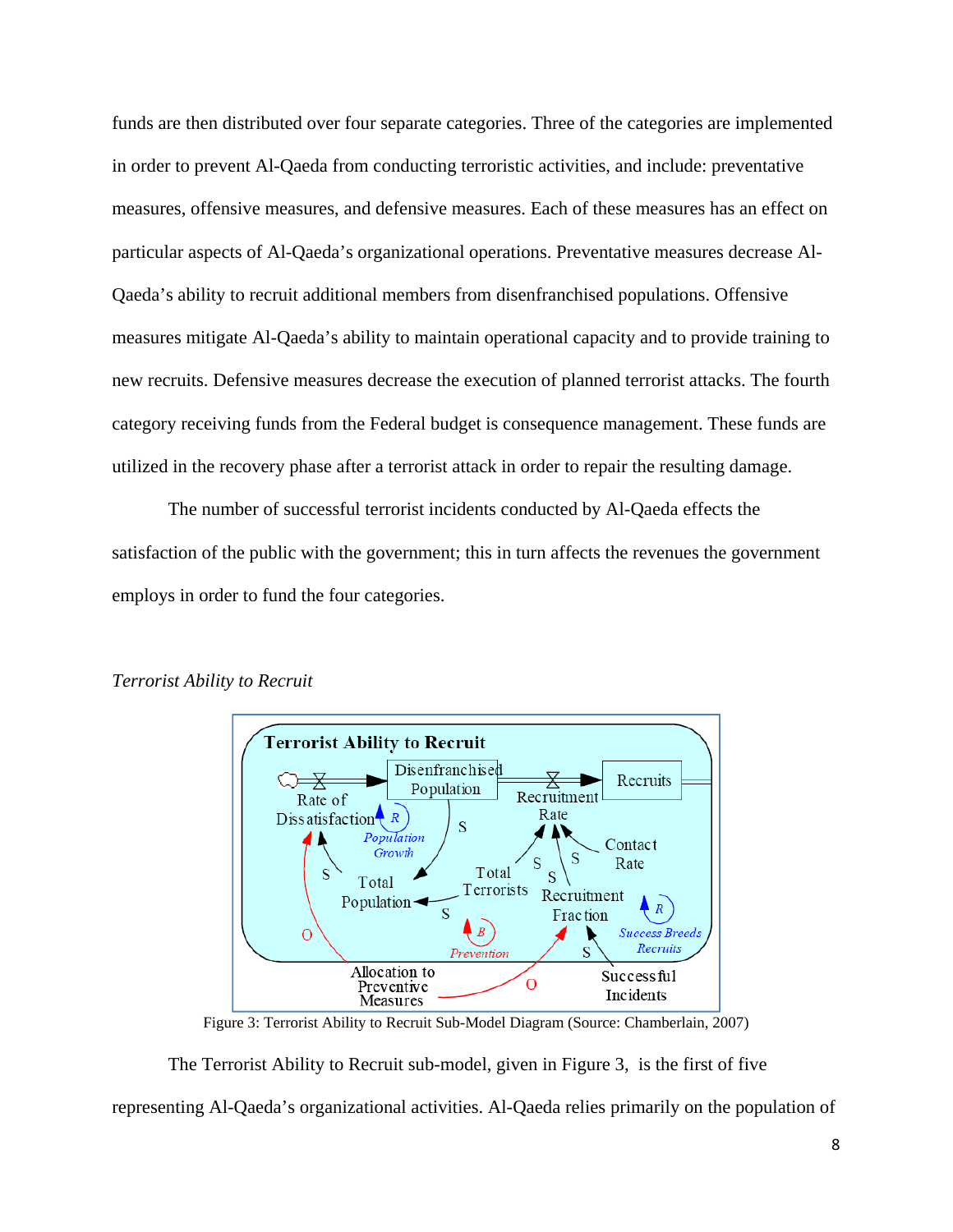disenfranchised individuals in order to fill its ranks with recruits. The actual rate of recruitment depends on the attractiveness of joining Al-Qaeda, and the number of recruitment contacts made by existing members. Preventative measures from the United States affect the growth of the disenchanted population, as well as the number of potential recruits who accept the offer to join Al-Qaeda.





Figure 4: Terrorist Ability to Train Sub-Model Diagram (Source: Chamberlain, 2007)

 Al-Qaeda's ability to train new recruits, illustrated in Figure 4, is heavily dependent on the available funding and the accessibility of training camps. The maximum number of recruits accepted into training at any given time is dependent on the percentage of funds available for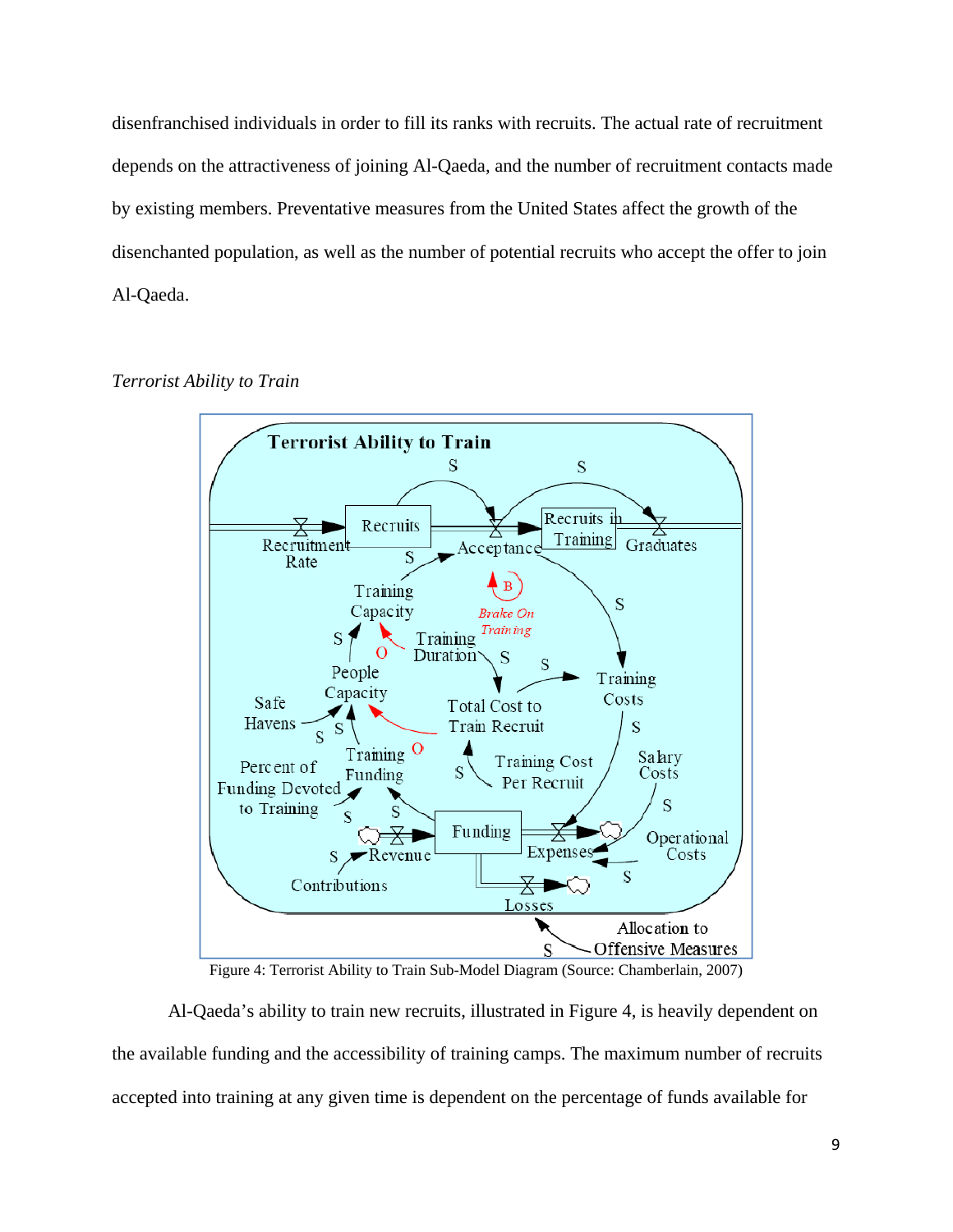training. Funding is maintained through contributions from donors sympathetic to Al-Qaeda's cause; it decreases due to training expenses, as well as the effectiveness of the United States offensive measures in freezing terrorist assets. After an appropriate delay for the duration of training, graduates are added to the pool of terrorist available for attacks. One significant modification made to Chamberlain's model was made regarding the accessibility of training camps. Chamberlain's model assumes that recruits can only be accepted between 1993 and November 2001 (training camps were first available in 1993, and the training camps in Afghanistan were destroyed in November 2001). This assumption was modified so that Al-Qaeda's training capacity decreased 80% after November 2001, representing the increased difficulty of training due to the destruction of the Afghanistan training camps, but reflecting Al-Qaeda's continued ability to train recruits (albeit at a significantly decreased rate). In the interest of sensitivity analysis, an assumption of a 50% decreased was tested as well. Overall trends remained the same, although the number of terrorist deaths and captures increased in magnitude. Funding was slightly affected as more money was allocated to training.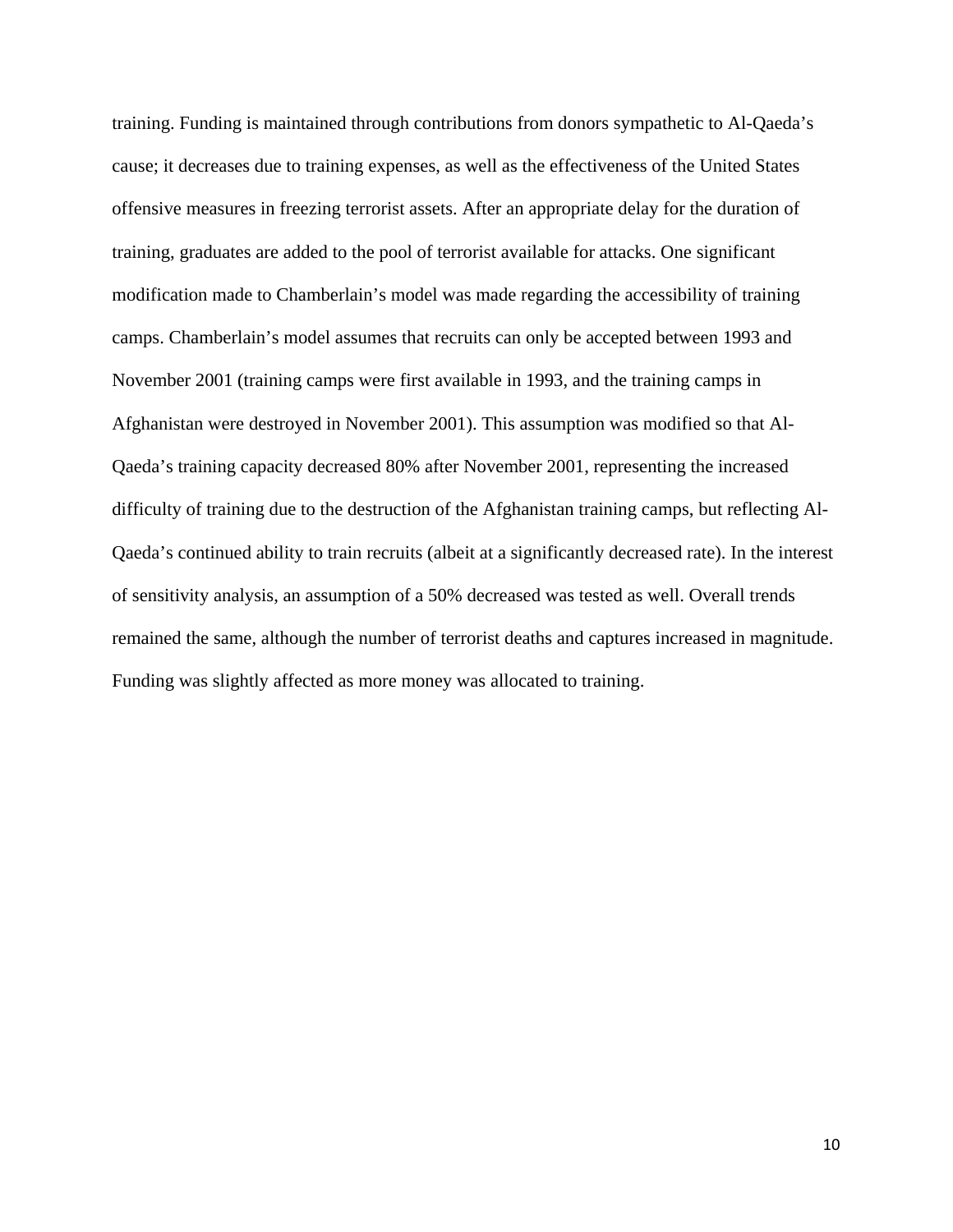*Terrorist Ability to Sustain Operational Capacity* 



Figure 5: Terrorist Ability to Recruit Sub-Model Diagram (Source: Chamberlain, 2007)

 The third Al-Qaeda sub-model, shown above in Figure 5, depicts Al-Qaeda's ability to sustain its numbers of trained terrorists. In addition to the members who completed training, the sub-model includes the addition of 300 terrorists from Al-Qaeda's merger with the Egyptian Islamic Front in 1998 (Hoffman, 2003). Terrorists waiting to execute orders engage in attacks at a rate determined by the average number of terrorists required per incident, as well as the number of incidents initiated. After execution of an incident, terrorists return to a waiting status. Terrorist losses are sustained during the waiting period (detection via United States offensive measures), or during execution of an attack (capture due to United States offensive measures or through suicide).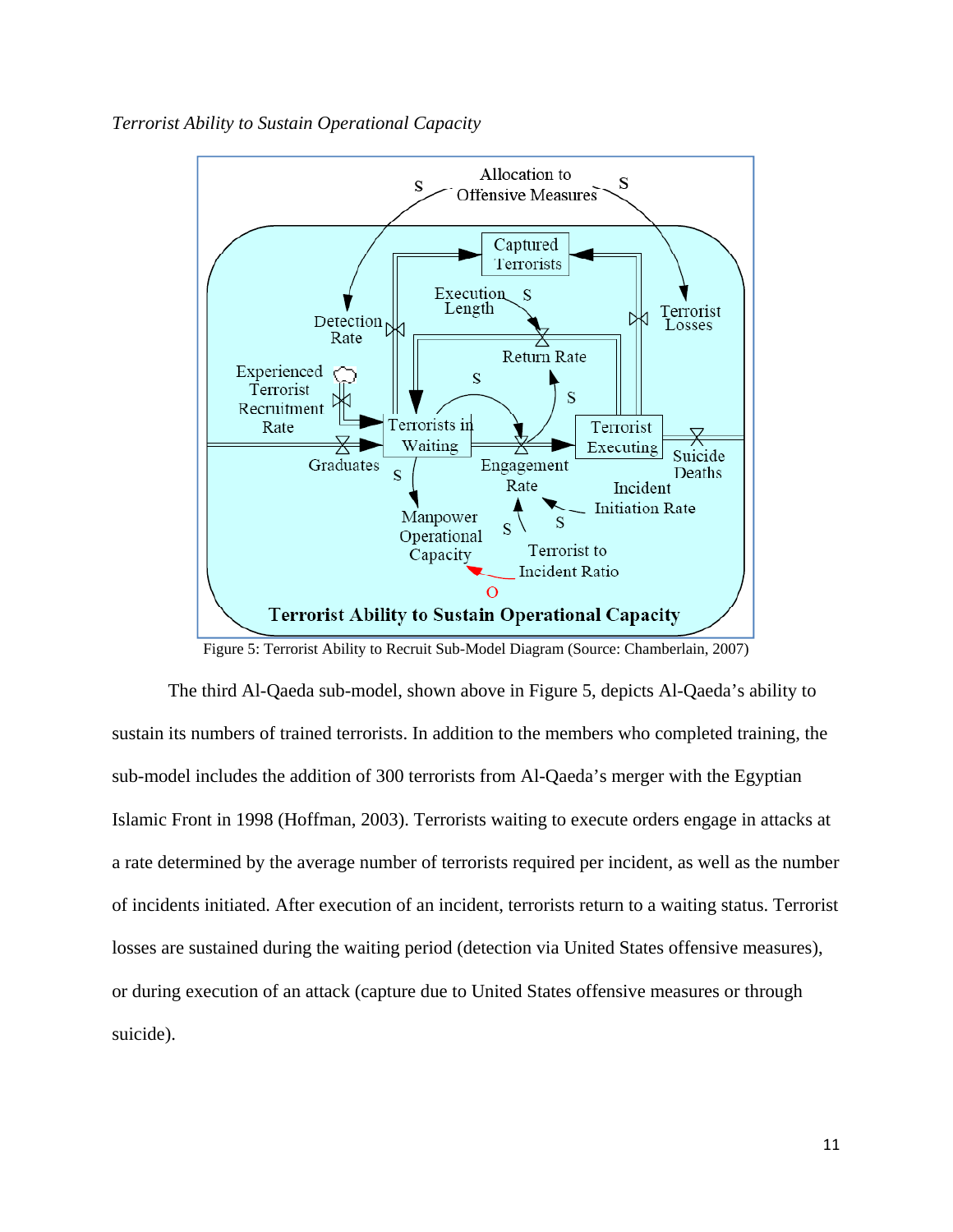### *Terrorist Ability Execute I*



Figure 6: Terrorist Ability to Execute I Sub-Model Diagram (Source: Chamberlain, 2007)

 The next Al-Qaeda sub-model, shown in Figure 6, captures the relationship between funding, total number of available terrorists, and number of initiated incidents. The number of incidents initiated depends on the amount of funding available, and the number of terrorists required for each incident; either factor may act as a constraint. Successful incidents increase contributions to Al-Qaeda from sympathetic donors.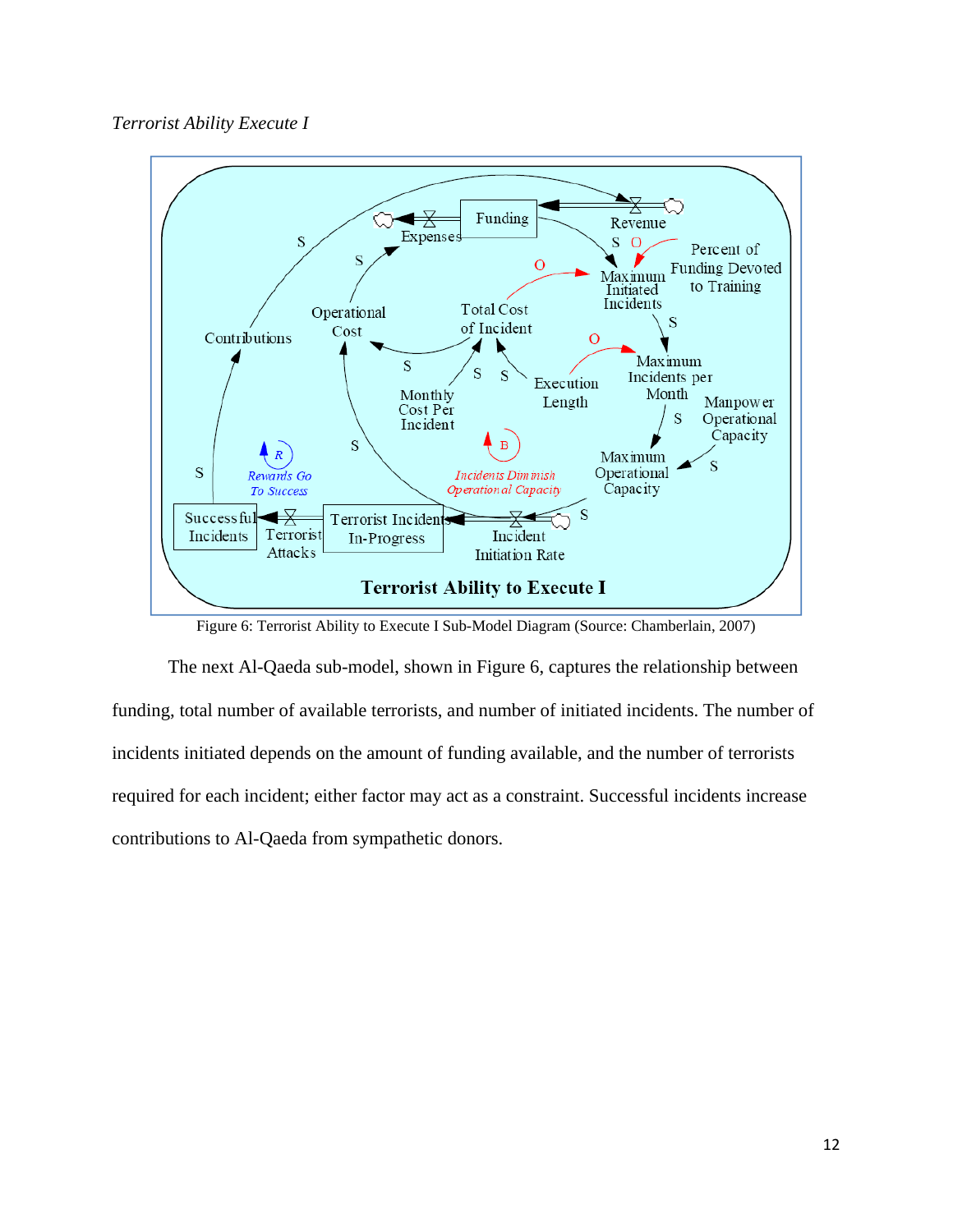

Figure 7: Terrorist Ability to Execute II Sub-Model Diagram (Source: Chamberlain, 2007)

 The final sub-model representing Al-Qaeda, shown in Figure 7, focuses on the execution of incidents. After incidents have been initiated and are in progress, success depends on the United States' defensive measures. As the number of successful incidents increases, access to the United States is decreased as security increases; this affects the future success of incidents. Failed attacks represent a learning opportunity for Al-Qaeda, and its operational competency is increased as a result, leading to higher rates of success in the future. There is also an escalation factor, since successful incidents increase the desire for more incidents in the future.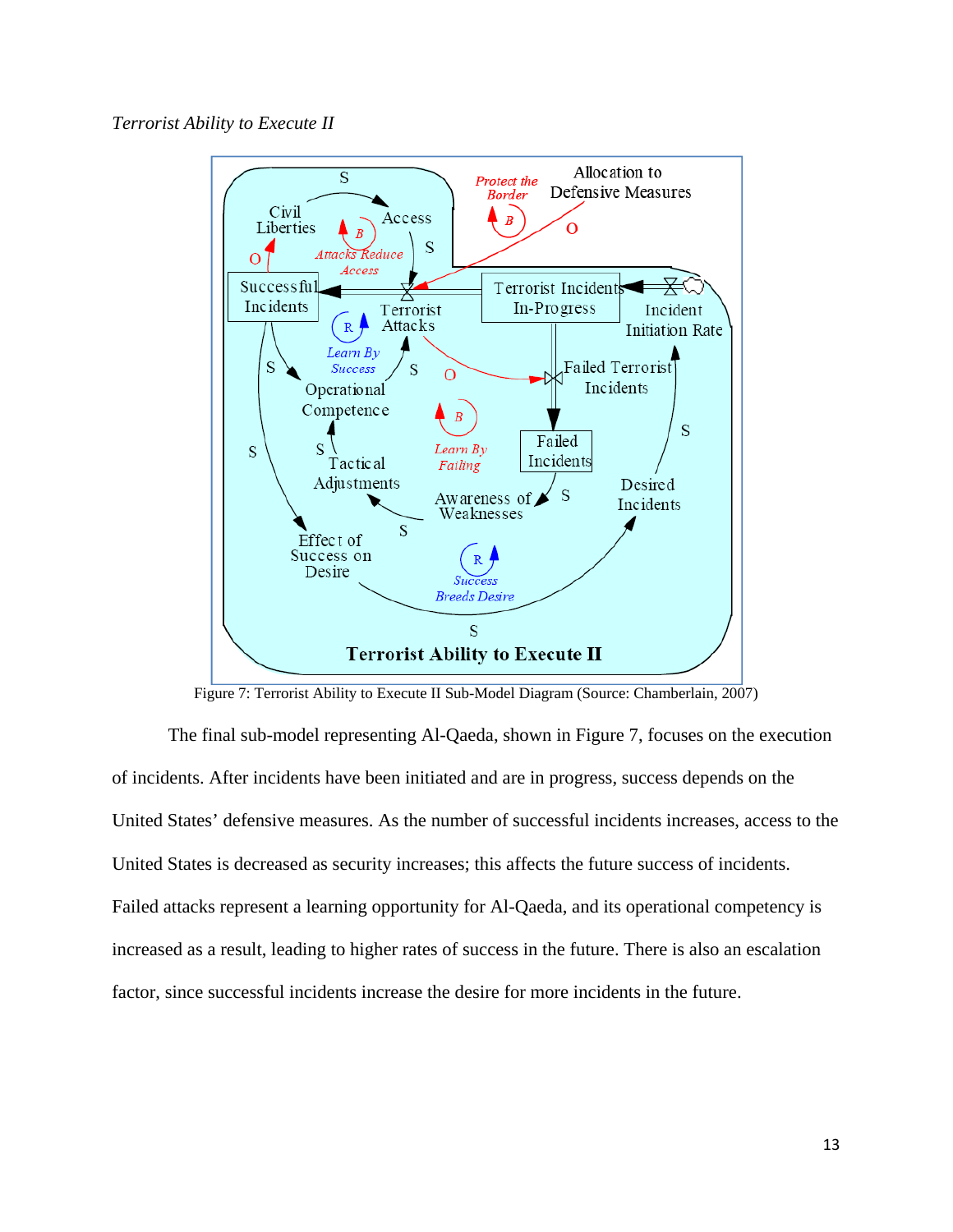#### **Base Model Validation**

 Having determined the overall structure of the model through Chamberlain's article in the *Journal of Homeland Security and Emergency Management*, the challenge lay in determining the mathematical relationships between the factors in the model as well the values for the data used in the model. Efforts to obtain Chamberlain's values for model inputs were unsuccessful, so estimation based on background research and frequent trial and error adjustments to the model in order to match the results of Chamberlain's original work. The simulation model was run for the period from 1990 to 2001 and the results are displayed in Figure 8 and compared with those from Chamberlains paper which are given in Figure 9.

 In general, results for the number of successful terrorist incidents, number of failed terrorist incidents, terrorist deaths, and terrorist captures were remarkably similar to Chamberlain's results (Figure 9). Number of incident deaths yielded by the model was also comparable to the number produced by Chamberlain's, with the difference primarily being in the steepness of the exponential curve; the reconstructed model has over 1000 incident deaths by the 250<sup>th</sup> week (year of 1994), while Chamberlain's does not reach the same threshold until 1999. Though the ending magnitudes were very similar, long term trends may differ. These five benchmarks were of greater importance than the others due to the existence of actual data; Chamberlain compared his model results with historical data regarding the number of successful and unsuccessful terrorist incidents, as well as the number of terrorist who were captured or died during the course of a terrorist incident. Consequently, these results were very encouraging with regards to the validity of the recreated model.

 The total number of terrorists and the funding available to Al-Qaeda represent the greatest departure from Chamberlain's model. Though the ending number of terrorists was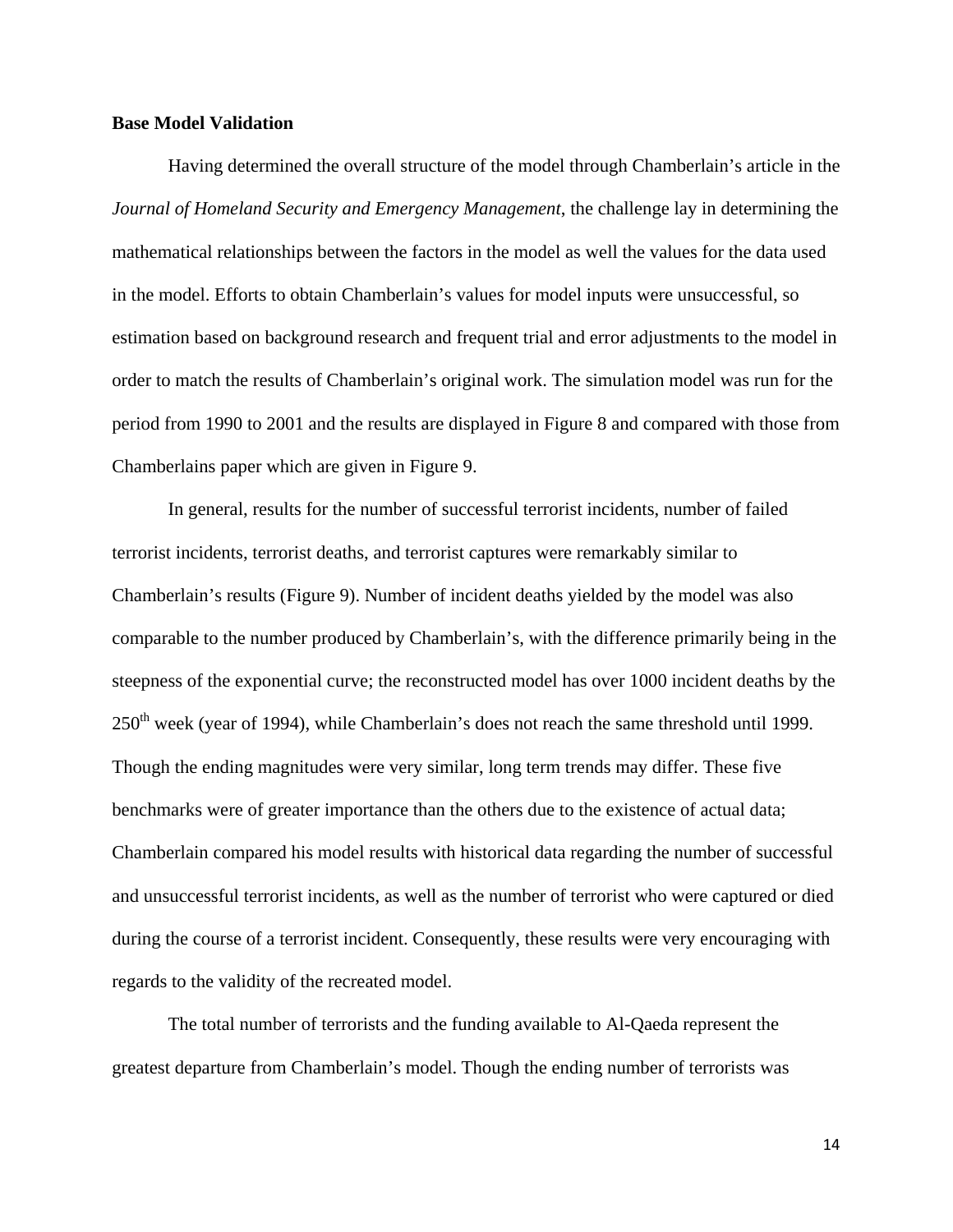reasonably close, the trend displayed by the chart is obviously much different. Due to the lack of information on the original model, the reconstructed model may be lacking a factor not mentioned in Chamberlain's article. Nevertheless, the trend displayed by the recreated model appears to be valid; numbers remain low until the opening of training camps, when the number of terrorists spikes quickly until funding reserves are decreased, slowing the rate of acceptance. This would also explain the trends in terrorist funding, as revenue builds up to around \$28 million, and then falls quickly when the training camps become available. Chamberlain's model reaches a peak of \$70 million in 1998, and it was concluded that an additional source of income not mentioned in the article must have been present (the article indicated an average of \$10 million per year). Regardless of the magnitudes, the trends displayed by the results from the recreated model would seem to be reasonable considering the events occurring at different times during the simulation run, and fairly representative of reality. Additionally, no data was available with respect to the total number of terrorists and the available funding; consequently, deviation from Chamberlain's model on these particular points in not as significant.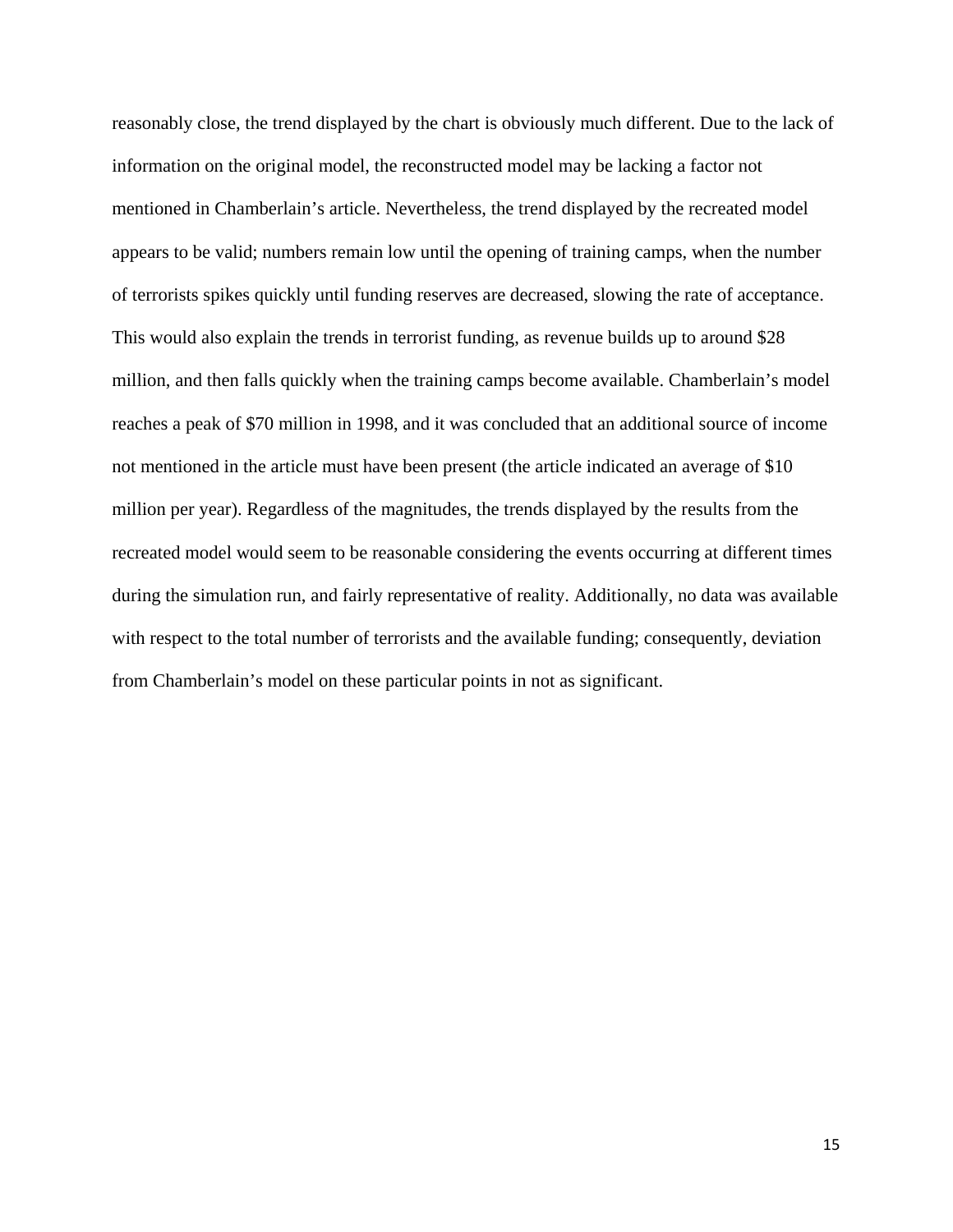

Figure 8: Validation Results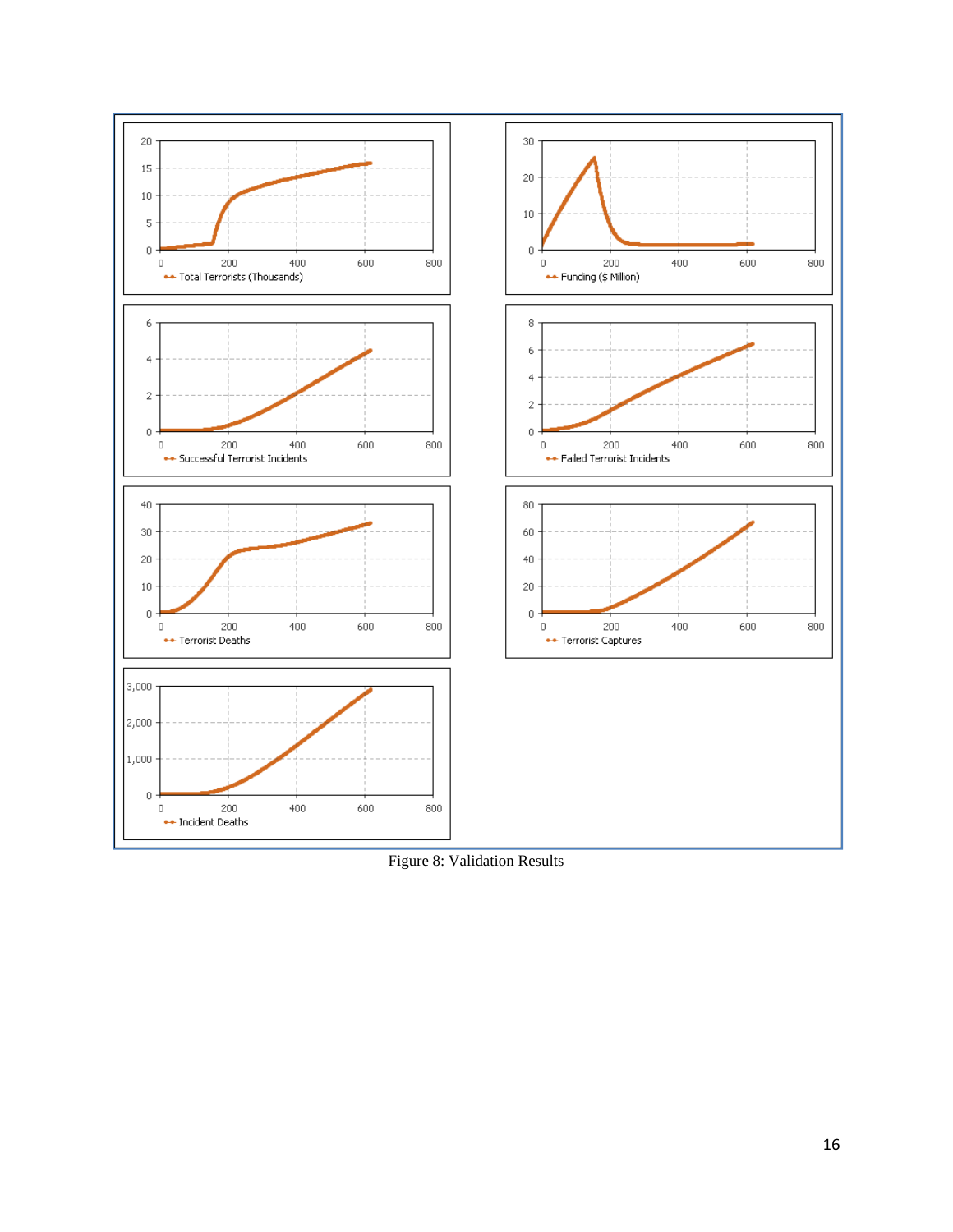

Figure 9: Chamberlain Model Results Compared to Actual, 1990-Sept 2001 (Source: Chamberlain, 2007)

 Having concluded that the model was a good representation of Al-Qaeda's organizational activities from a holistic, high level, a seventh sub-model was created in order to take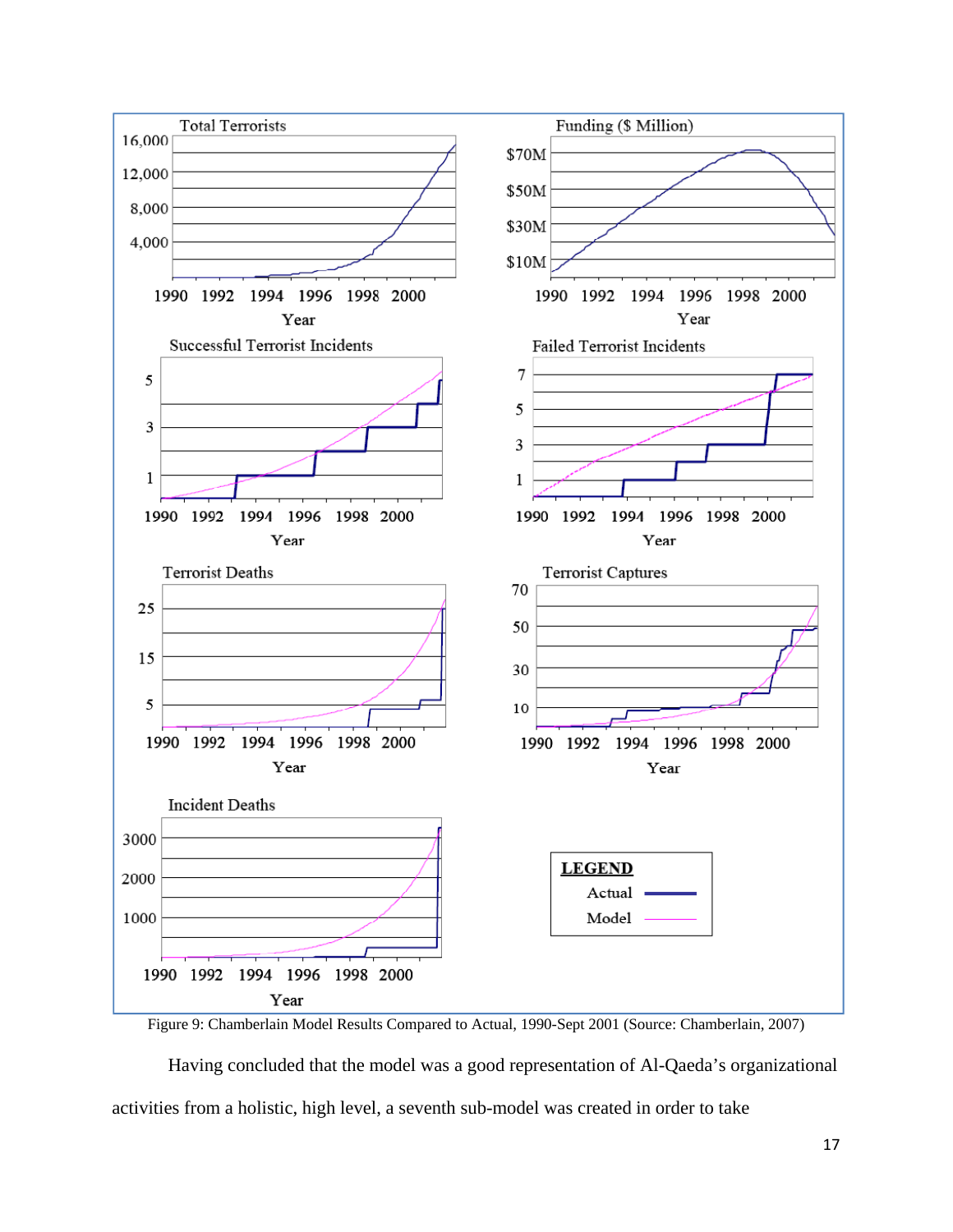multicultural factors into account. These factors were then linked to relevant factors in the original model in order to determine the possible effects.

#### **Multicultural Effects Sub-Model**

 Ever since the events of September 11, 2001, the United States has experienced great tactical successes in the fight against terrorism. Military operations in Afghanistan and Iraq were swift and met relatively soft resistance; Al-Qaeda suffered the loss of many leaders and members, as well as training camps and other resources. However, it is becoming clear that the fight against terrorism will not be resolved quickly as evidenced by the continued conflict in Iraq and Afghanistan; rather, it may continue indefinitely. Given the long term nature of the mission, it is possible that assigning too much attention to tactical victories may not be the most beneficial approach. A more effective method may be to focus on long term strategic goals. Given the clash of ideologies and cultures represented by the struggle between the United States and Al-Qaeda, determining the significance of multicultural factors may be crucial in developing an effective and appropriate strategy.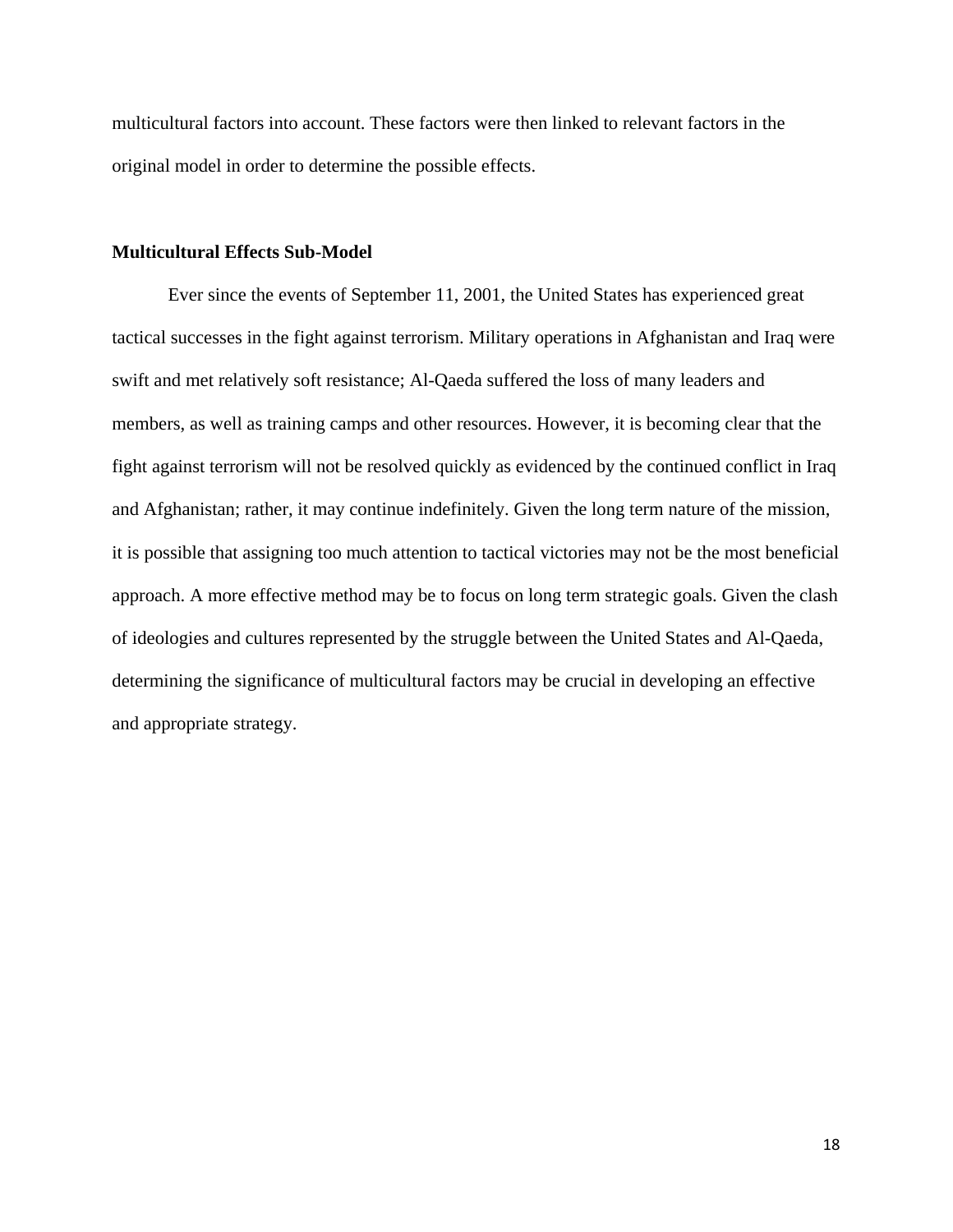

Figure 10: Multicultural Effects Sub-Model

 The Multicultural Effects sub-model, Figure 10, was built on an additional line of funding, not present in the original model; although an existing line of funding could have been used (preventative measures), it was decided that a new line (AllocCulturalStrat in Figure 10) would provide greater distinction for analyzing the effects of the multicultural factors. Additionally, two new flows were introduced and established a connection with the number of terrorists waiting for deployment: Infighting and Combat Training. Infighting decreases the number of terrorists waiting for deployment and affects the total number of terrorists; combat training represents the increased training capacity available to Al-Qaeda due to insurgencies and combat zones that have served as training grounds for new recruits. The Terrorist Ability to Recruit sub-model was modified to contain a flow (ImprovedLiving) that decreased the population of disenfranchised individuals; this balanced the original flow representing the growth of the disenfranchised population.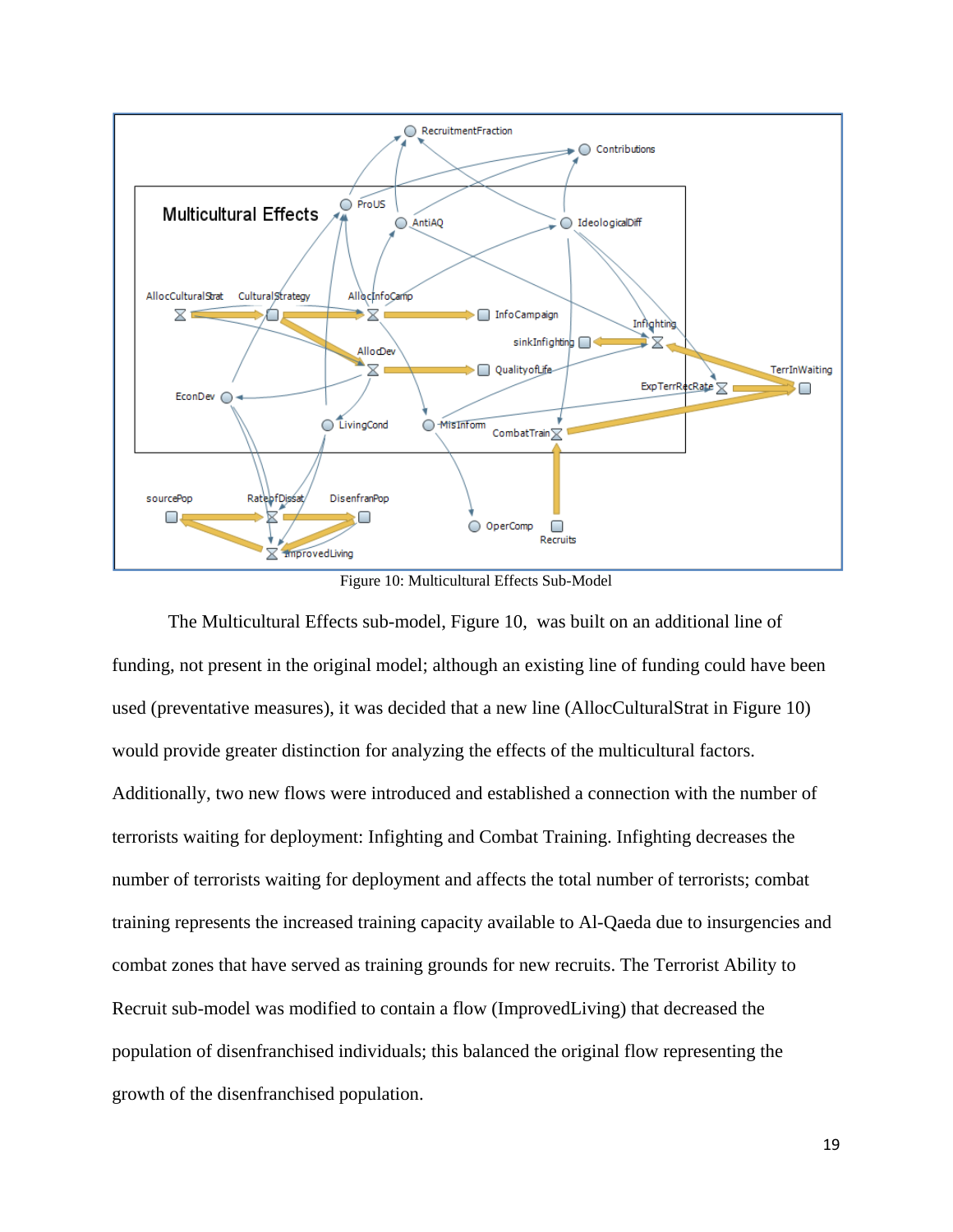The assumed budget for allocation to cultural strategy (AllocCulturalStrat) was assumed to be \$10 billion per year. These funds would be distributed through two separate channels representing the two main initiatives: an information campaign (AllocInfoCamp) and development campaign (AllocDev).

#### *Information Campaign*

 The information campaign would consist of four main factors: distribution of pro-United States information (ProUS), distribution of Anti-Al-Qaeda information (AntiAQ), accentuation of ideological differences (IdeologicalDiff), and deliberate misinformation (MisInform). The first two factors would be focused on the mass audience Al-Qaeda seeks to target; if information was presented in such a way that the atrocities committed by Al-Qaeda (civilian deaths, targeting of Shi'ite Muslims, etc.)were brought to light, and in a context in which such organizational behavior could not be admired, the achieved effect would be to decrease the attractiveness of joining Al-Qaeda (RecruitmentFraction, Terrorist Ability to Recruit sub-model), as well as diminish the monetary support provided by sympathetic donors (Contributions, from the Terrorist Ability to Train sub-model), which would in turn decrease funding, affecting Al-Qaeda's operating capacity and ability to execute incidents. Communicating such information may also lead to infighting within Al-Qaeda, polarizing the members as ideological and cultural differences regarding Al-Qaeda's tactics emerge.

Similarly, distributing more pro-United States information would also affect the attractiveness of joining Al-Qaeda and the number of funding contributions. If such information could be communicated in a culturally relevant manner, highlighting the positives of the United States involvement (aid, economic development, pursuit of equality, etc.), one of the core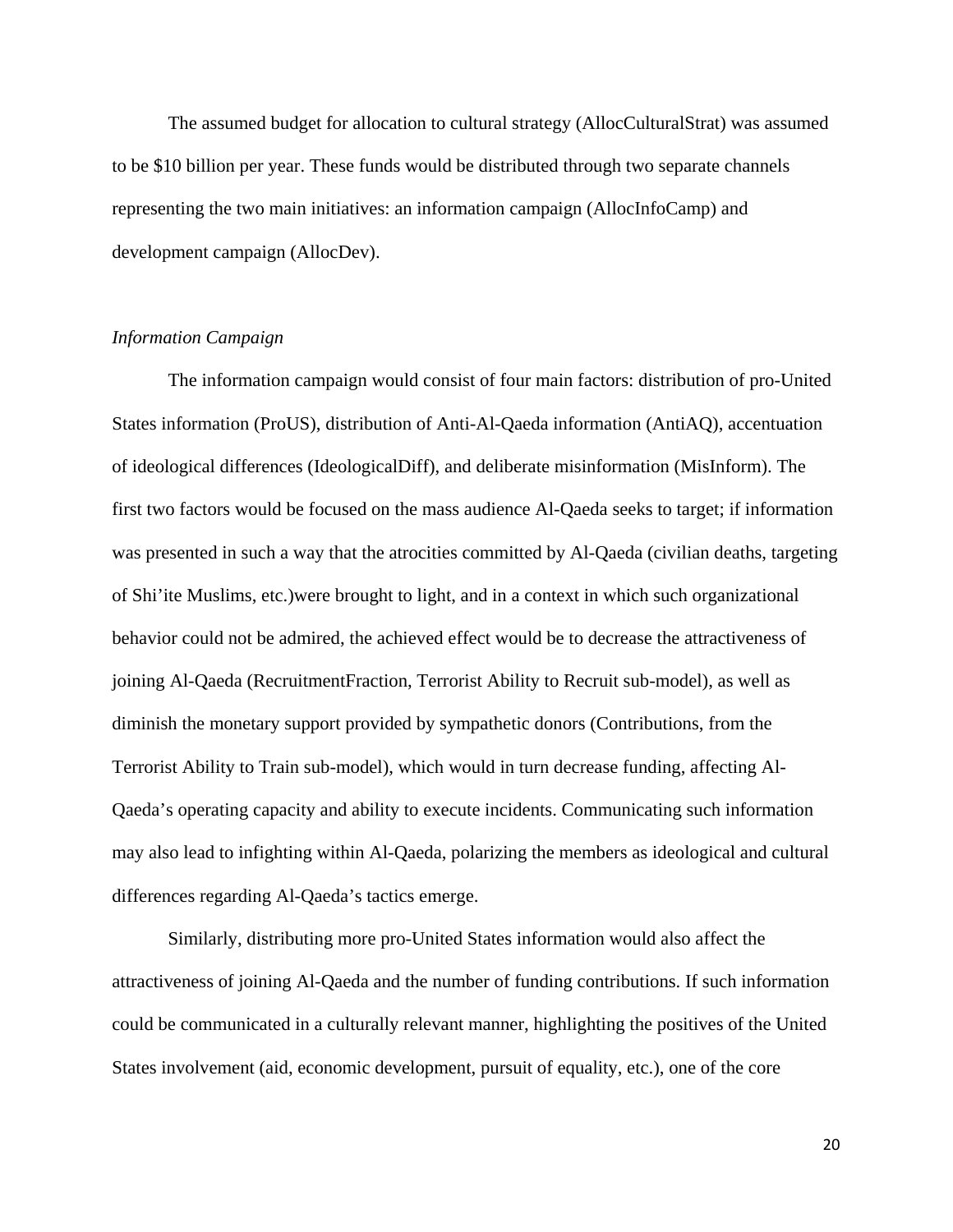ideological (and in many ways, cultural) disagreements that drive terrorism would be addressed: hatred of the United States and its policies. This measure would not convince the most radical elements of fundamentalist groups, but would serve to mitigate the grossest mischaracterizations (Byman, 2003).

The third factor in the informational campaign would seek to highlight the existing cultural and ideological differences within Al-Qaeda. The most obvious example would be the decision to execute attacks targeting the Shi'ite Muslim sect, a polarizing and highly divisive action. There was significant outrage among Muslims at the idea that an Islamic organization would target its own people, once again highlighting the significance of Al-Qaeda's existence as a multicultural organization (Gunaratna, 2005). As Al-Qaeda interfaces with an increasing number of extremist organizations, it is inevitable that ideological disagreements, cultural differences, and divergence in objectives will occur (Byrn, 2004 and Boukhars, 2006). It is absolutely crucial to exploit these existing differences; information highlighting these dissimilarities should be distributed, at the very least to compete with Al-Qaeda's headlines. In this model, ideological and cultural differences (IdeologicalDiff in the Multicultural Effects submodel) affect a large number of other factors: the attractiveness of joining Al-Qaeda (RecruitmentFraction), contributions (Contributions), the rate at which existing terrorist groups assimilate into Al-Qaeda (ExpTerrRecRate), and infighting between existing members (Infighting). A notable side effect is the consequence of increased conflict: recruits are provided with an additional training ground. This is evidenced by the conspicuous presence of foreign fighters in Iraq particularly; it is alleged that the conflict in Iraq is being used as a training ground for members of terrorist organizations among other things. In this case, increasing awareness of ideological differences results in an increased rate of training for new Al-Qaeda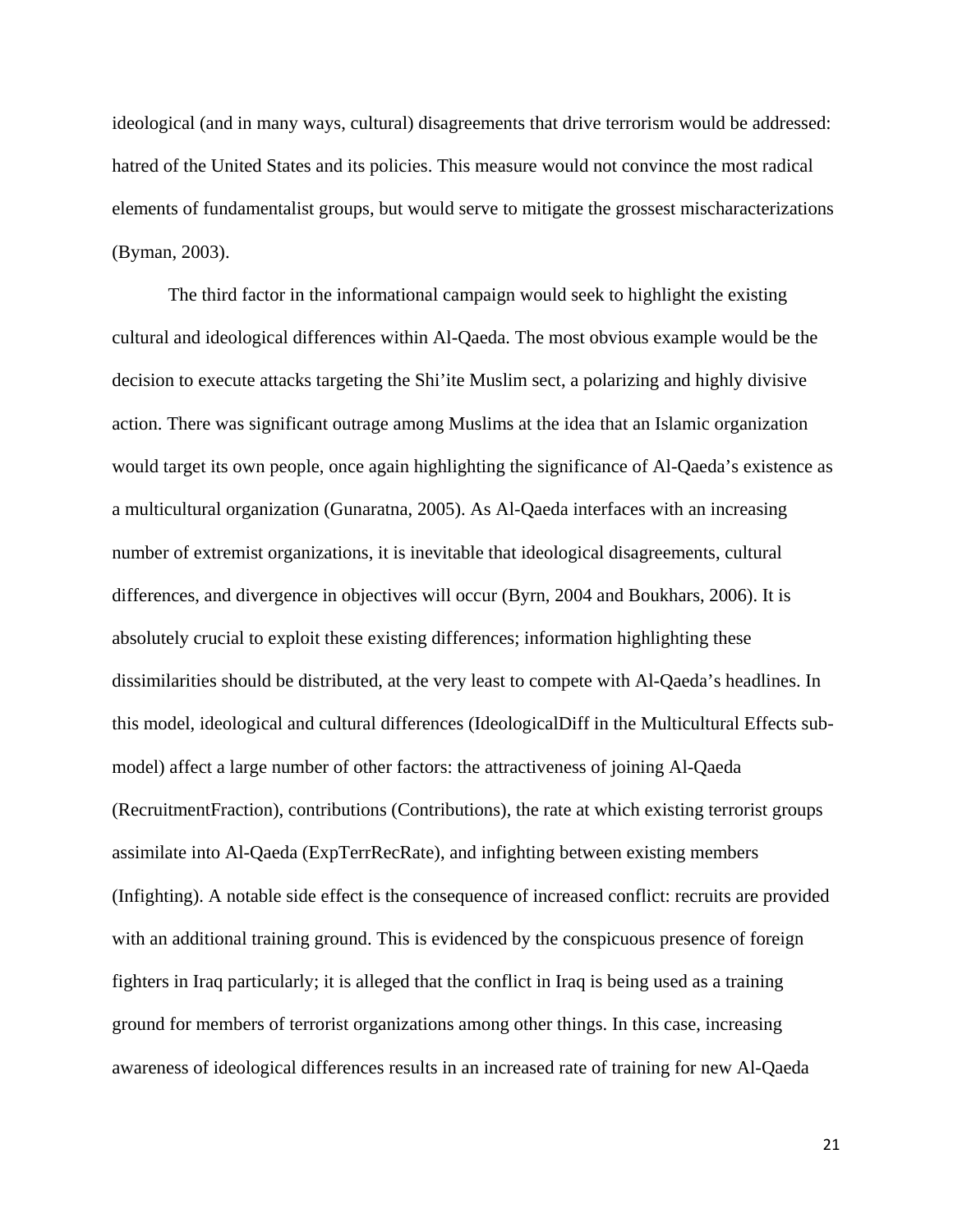recruits (represented by the CombatTrain flow from the Recruits stock to the TerrInWaiting stock).

The final factor regarding the information campaign is deliberate misinformation (MisInform). This factor was created specifically with regards to Al-Qaeda as a learning organization; attacks increase in effectiveness and lethality through information sharing between operatives and by experiments in attack operations (Hoffman, 2003). It has been suggested that targeting Al-Qaeda's learning ability is an essential tactic for mitigating its successes (Jackson et al., 2005). One method of disrupting the feedback loop would be to intentionally spread false information regarding Al-Qaeda's methods, introducing ambiguity into the learning process. Misinformation could cause ineffective methods to appear more attractive, belittle the effects of successful methods, and increase communication difficulties. If an existing cultural or ideological difference exists between Al-Qaeda and one of its strategic partners (Hezbollah, Hamas, etc.), misinformation would contribute to the possibility of miscommunication and conflict. In the model, these effects were represented by the factor MisInform, with Al-Qaeda's operational competency (OperComp), infighting within Al-Qaeda (Infighting), and the rate of assimilation of existing terrorists (ExpTerrRecRate) all being affected negatively.

#### *Development Campaign*

 In many ways, the development campaign would simply be an extension of existing United States policies of foreign aid. It has been argued that long term anti-terrorism strategies must incorporate improvement to socioeconomic circumstances experienced by the disenfranchised population, the main resource of recruits for terrorist organizations like Al-Qaeda (Wulf et al., 2003). Basic living conditions such as electrification, running water,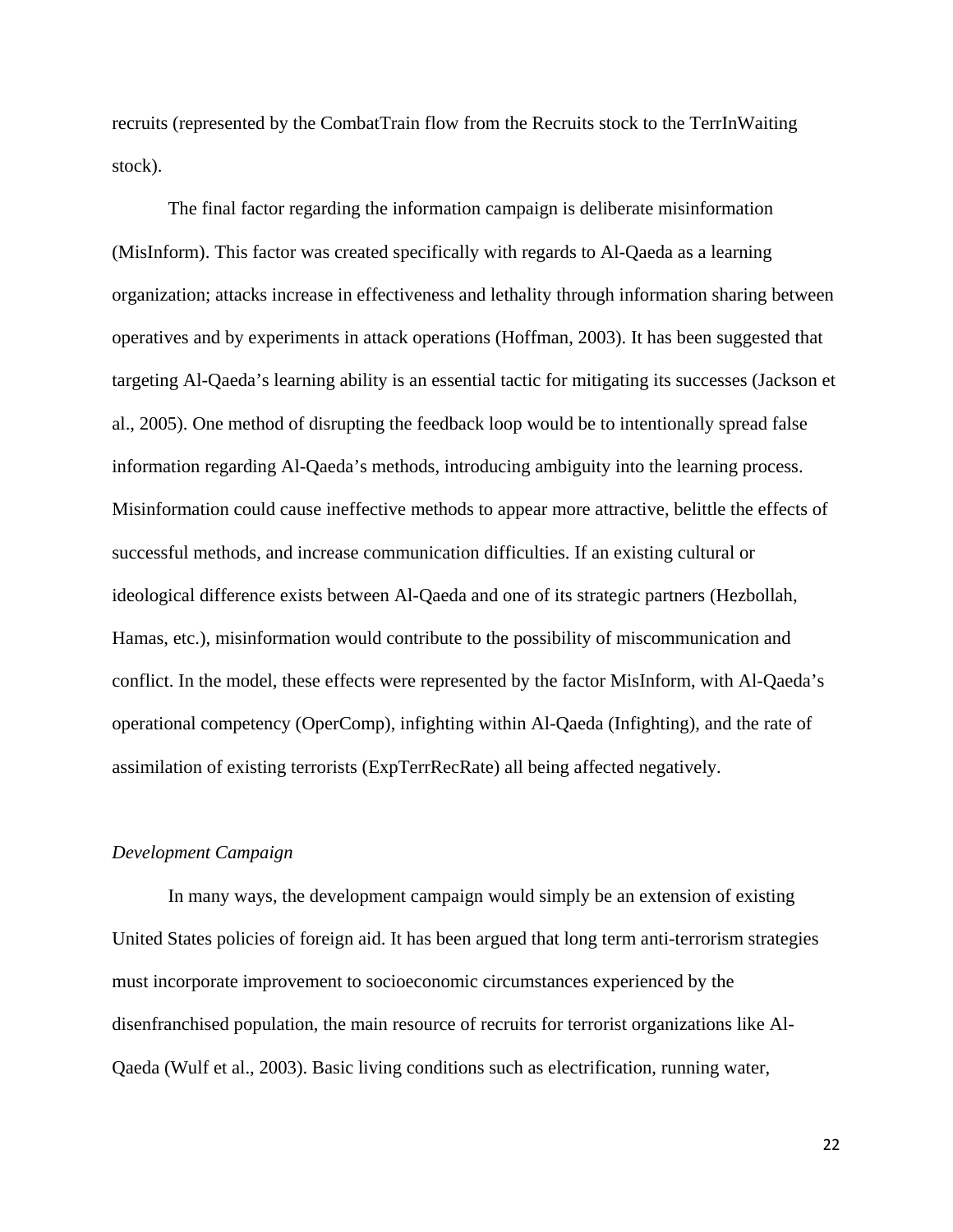sanitation, and a host of other resources available to the developed world have yet to be implemented in third world countries. The majority of the disenfranchised population has employment that is insufficient to meet their needs, or is unemployed. Education, which is vital to development, is unavailable, unaffordable, or ineffective. These issues are generally approachable by direct investment. In the Multicultural Effects sub-model, we account for these development factors as either economic (EconDev) or improvements to living conditions (LivingCond). Economic development would seek to establish a vibrant business environment to provide employment, while living conditions would be improved by implementation of basic utilities and services. Disenfranchisement and poverty create a culture that breeds discontentment and encourages fundamentalism; consequently, efforts to improve quality of life may have a significant, positive effect in the struggle against terrorism.

 The most direct effect of the development campaign would be to decrease the number of disenfranchised individuals at risk for recruitment into Al-Qaeda, both through decreasing the rate of the dissatisfaction (RateofDissat) as well as introducing a decline in the existing disenfranchised population by improving quality of life. Another significant effect would be in the form of increasing the effectiveness of the pro-United States information measure (ProUS); the development campaign would provide affirmation of this information, as it would be demonstrated to the population that the United States has a legitimate, positive effect on development. The effects of the traditional animosity toward Western culture would be mitigated to some extent.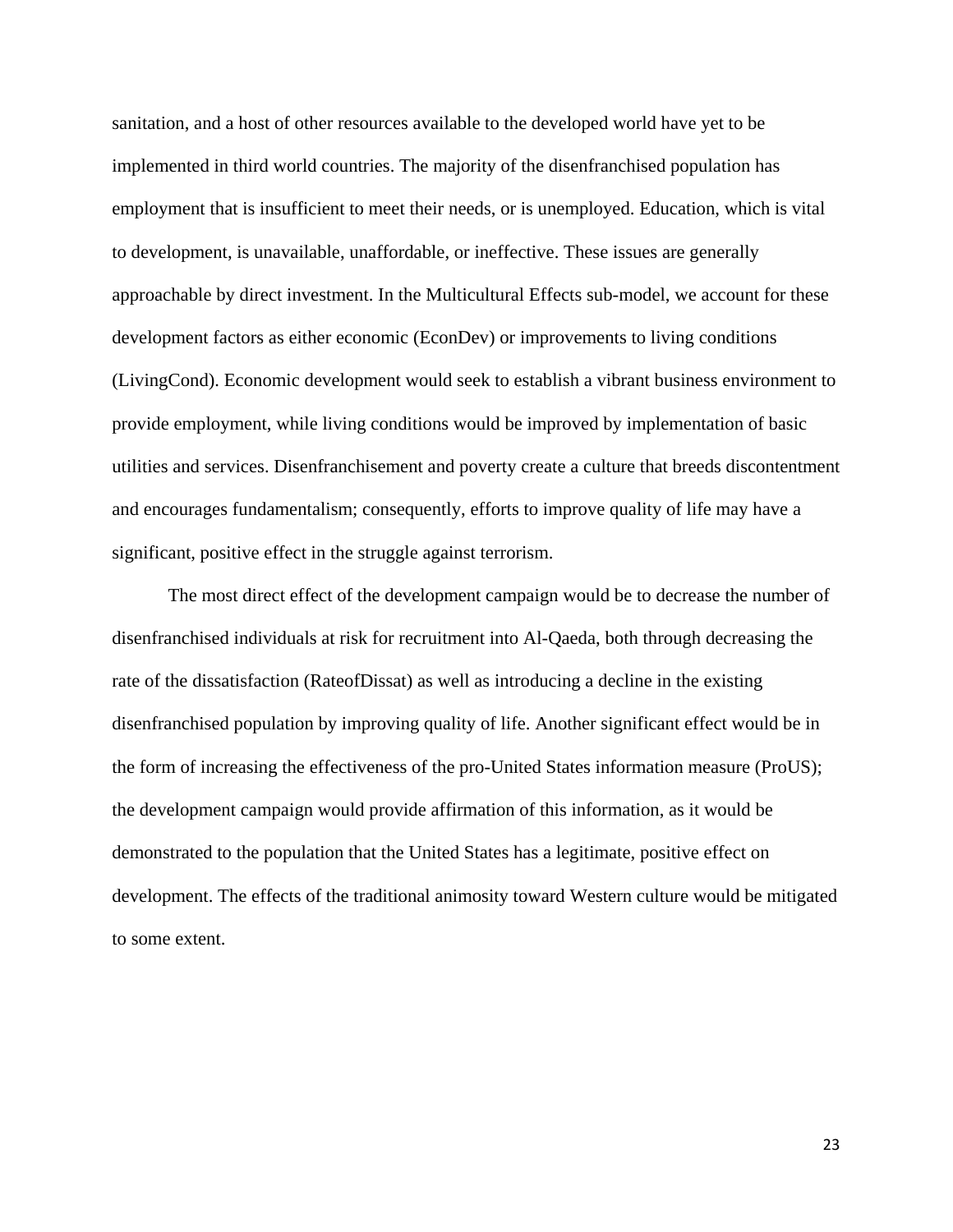#### **Model Results and Analysis**

Having created a sub-model describing some key multicultural effects in the struggle between the United States and Al-Qaeda, the factors were integrated into Chamberlain's architecture. Related factors in the recreated model were linked to the multicultural factors, and a simulation was designed to run for a twenty year period (1990-2020) to determine the effects of the multicultural factors (with the Multicultural Effects sub-model being activated in 2003). It is important to note that after 2001, the United States increased budget allocations to defensive and offensive measures; this was reflected in Chamberlain's model, as well as the recreated model..

The first simulation run did not incorporate the Multicultural Effects sub-model; this was to establish a baseline with which to determine what effects, if any, cultural factors would have on the continuing "competition" between the United States and Al-Qaeda. The simulation run time was 1560 weeks (30 years from 1990-2020) in order to provide ample time for factors to take effect; multicultural strategies tend to have more of a long term effect, while tactical actions have a more immediate effect.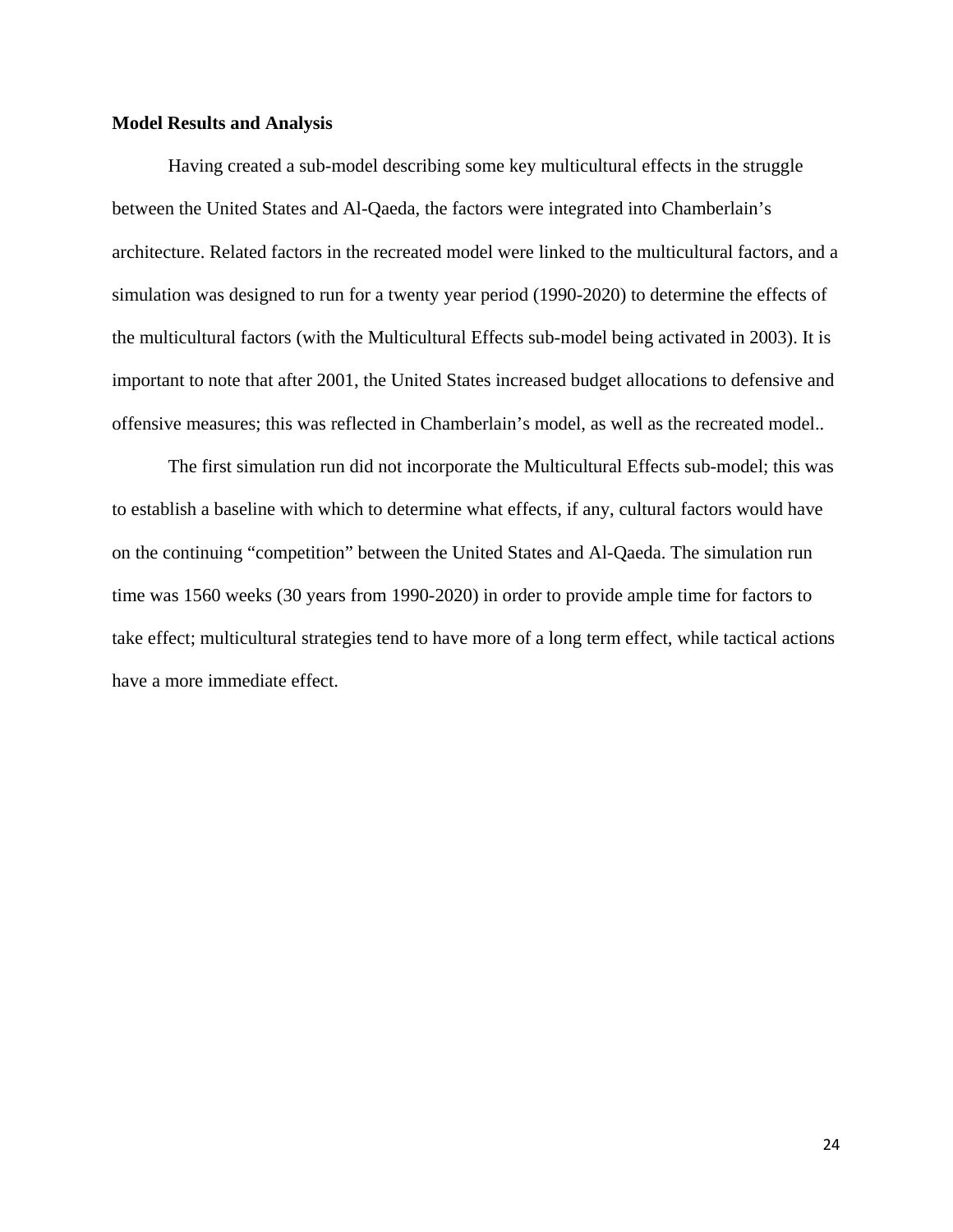

Figure 11: Model Results without Multicultural Effects

 Results from the first simulation run (Figure 11) indicate a number of long term trends. Over 30 years, the number of terrorists reaches 20,000, with an indication of stable growth. Funding falls quickly as terrorist training camps are opened; after the initial surge in trainees, contributions stabilize with an overall trend of slow, steady growth. The number of successful terrorist attacks reaches 11 incidents and displays a growth trend, with a clear indication of a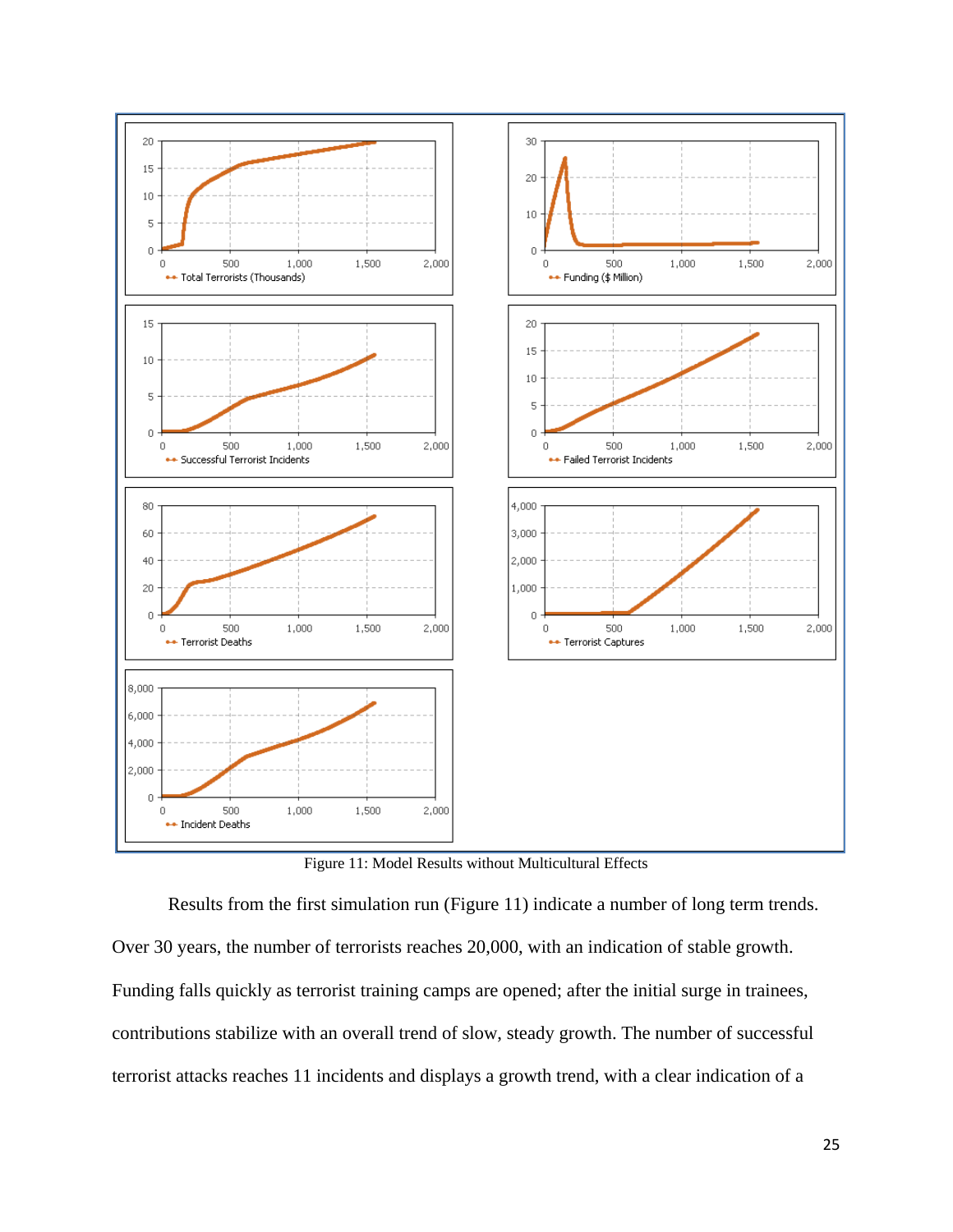decreased growth rate when the United States increased its allocations to offensive and defensive measures. As a direct result, the number of incident deaths demonstrates a similar trend, with around 7,000 casualties at the end of the simulation run. The number of terrorist deaths experiences a fairly stable trend of exponential growth due to its direct relation to the number of incidents attempted, ending at around 75; the number of terrorist captured, on the other hand, ends at around 4,000, with a clear increase in rates when defensive and offensive measures are increased by the United States. Failed incidents reach 18 by the end of the simulation run.

 Having established a baseline for comparison, the simulation was run once again for 1560 weeks, this time with the Multicultural Effects sub-model activating in 2003. The results (Figure 12) indicate several interesting long term trends. The noticeable difference is in the total number of terrorists: when the multicultural factors are activated, there is a rapid modification to the trend. The total number of terrorists decreases, with rates leveling out until reaching 7,000 at the end of the simulation. This is a marked difference in comparison with the baseline model, which ended with 15,000 terrorists and a fairly stable trend, indicating a possible effect of ideological disagreements and infighting within the ranks of Al-Qaeda.

Funding maintains a trend fairly similar to the baseline model, as does the number of successful attacks; however, the magnitude is significantly different. Only seven terrorist incidents are successful, as compared to 11 in the baseline. The role of misinformation could play a heavy role in reducing Al-Qaeda's learning ability, and consequently impairing future attack attempts. Although the basic growth pattern appears the same, the magnitude is substantially reduced. The number of failed incidents remains similar to the baseline.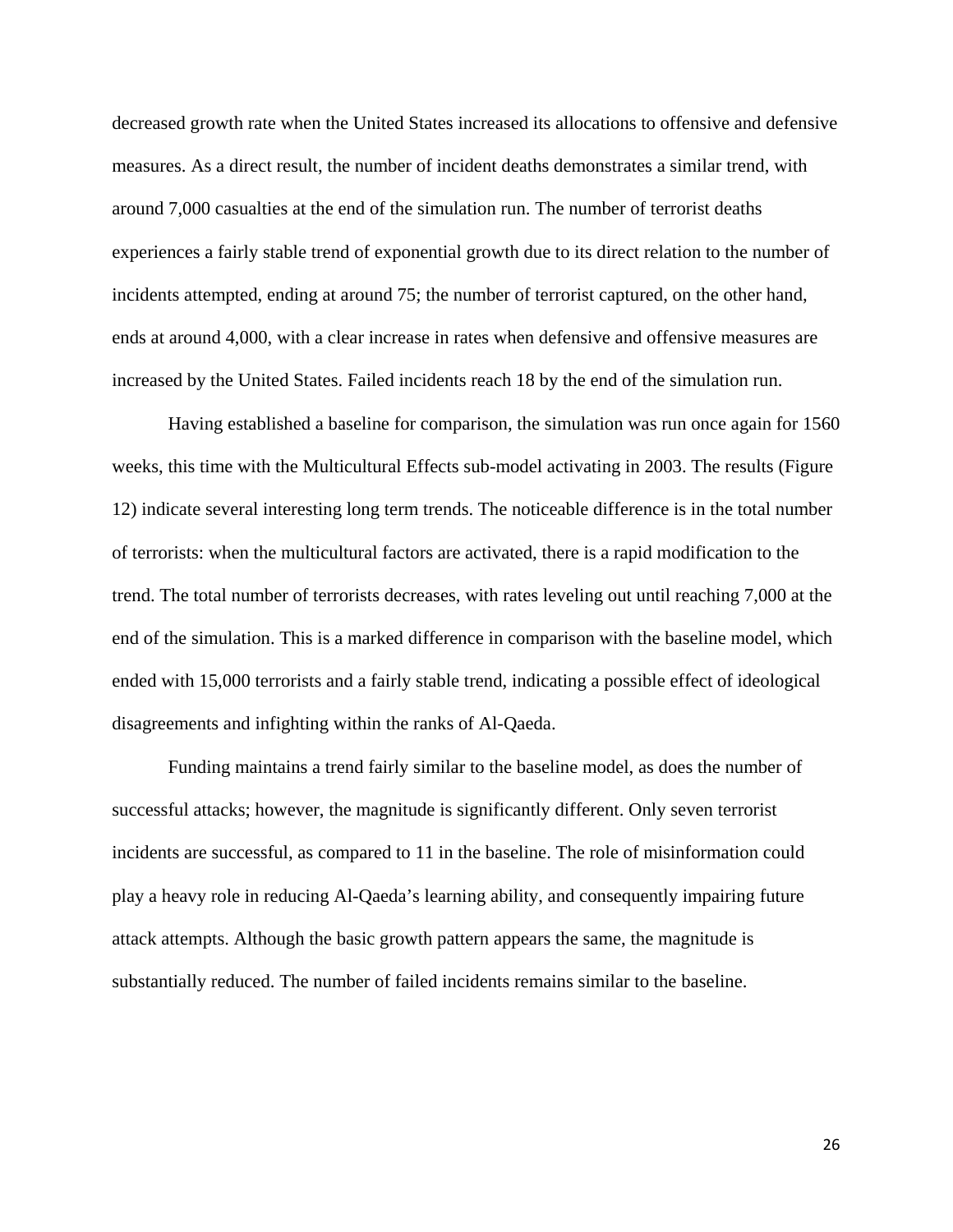

Figure 12: Model Results with Multicultural Effects

 The number of terrorist deaths increases slightly from the baseline model (from 75 to just over 100), but the number of terrorists captured is noticeably altered from the baseline model (from 3,900 to 1,900). The growth trend is also markedly different. The decrease in terrorist deaths and captures is due to the decreasing number of total terrorists. The key statistic is the number of incidents deaths, which follow the trend of successful incidents. Total casualties from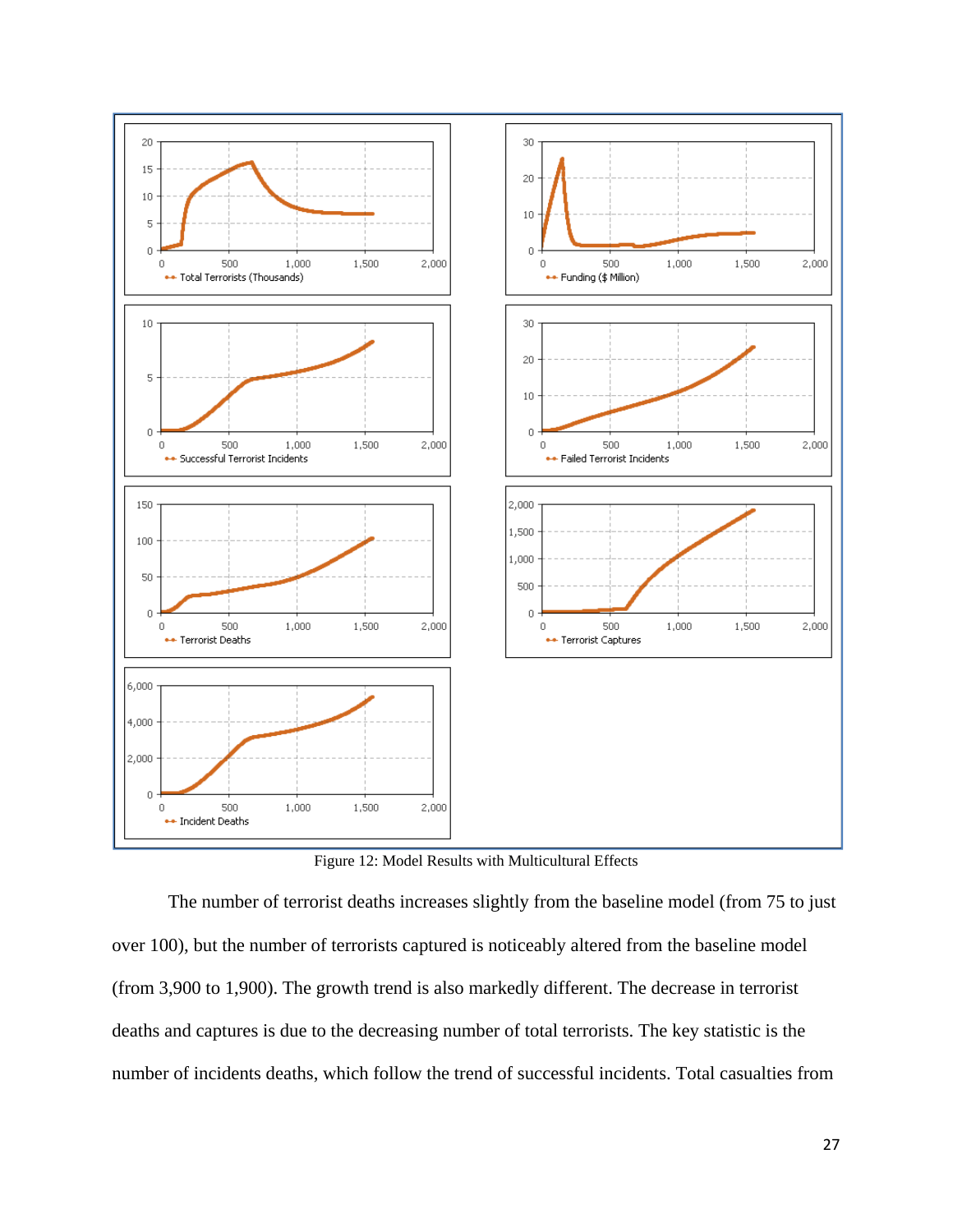incidents dropped from 7,000 to 5,500. This is a strong argument for the potential effects multicultural factors could have in the fight against terrorism.

 It is important to note that during the simulation run, the number of potential recruits was never a bottleneck; there was always a large population of disenfranchised individuals. Hence, the effect of the development campaign was somewhat limited. It may be tempting to conclude that development should not be funded as heavily; however, this fails to take into account that development provides a very public affirmation of the informational campaign, and that the effectiveness of both policies would be much increased if implemented simultaneously.

#### **Additional Scenarios**

 In addition to the comparison between the baseline model and the multicultural effects model, several parameters were varied in order to provide insight for sensitivity analysis. A number of scenarios were arranged with the goal of testing multicultural effects in different situations.

 The first scenario tested was one in which the distribution of the total cultural strategies budget (AllocCulturalStrat) between the information and development campaigns was varied. In the default multicultural effects sub-model, 90% of the cultural strategies budget was allocated to development, and the remaining 10% to the information campaign. The new scenario split the budget so that both campaigns received 50%. A second scenario reversed the default situation so that 10% went to the development campaign, and 90% went to the information campaign. The results can be seen in Figure 13.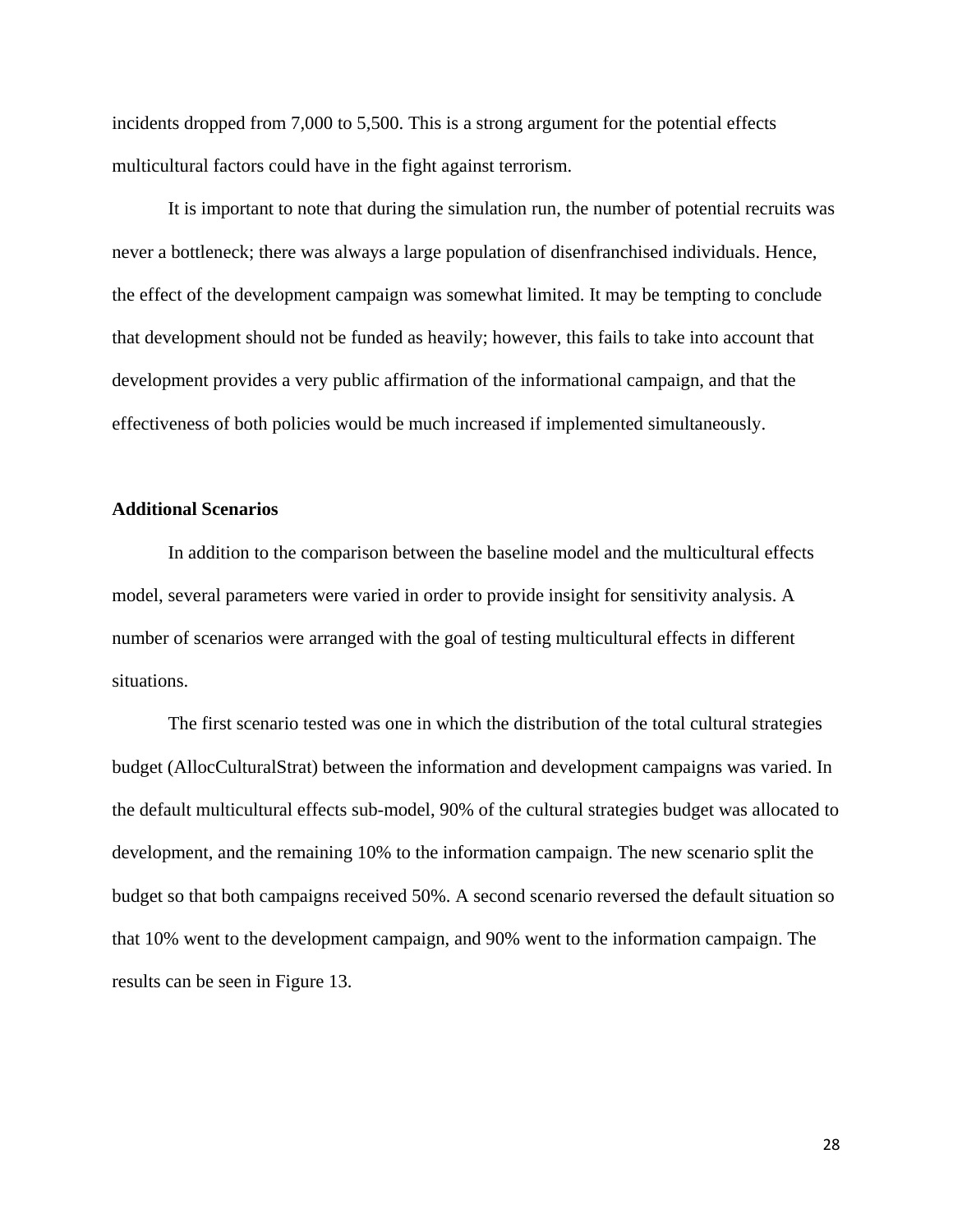#### Figure 13: Change in Campaign Allocations

The results indicate that increased allocation to the information campaign would be the most effective strategy for mitigating the growth of terrorism activities. As the allocation to the information campaign becomes more favorable, the multicultural effects are more pronounced. The 90% information 10% development model results show slightly decreased incident deaths (about 200 less), one less successful incident, and one more failed incident as compared to the 50%-50% model results. This is a marginal improvement, but both model results show significant improvement over the default results for the 10% information 90% development scenario.

These results would seem fairly reasonable; the United States already allocates a large amount of funding to development (allocation to preventative measures). In the model, the disenfranchised population is never a bottleneck, which may be a good indicator of reality: there will always be some individuals who are displeased with US policies, regardless of the aid provided by the US. However, the importance of development activities should not be disregarded; such activities serve to affirm the informational campaign, combining action with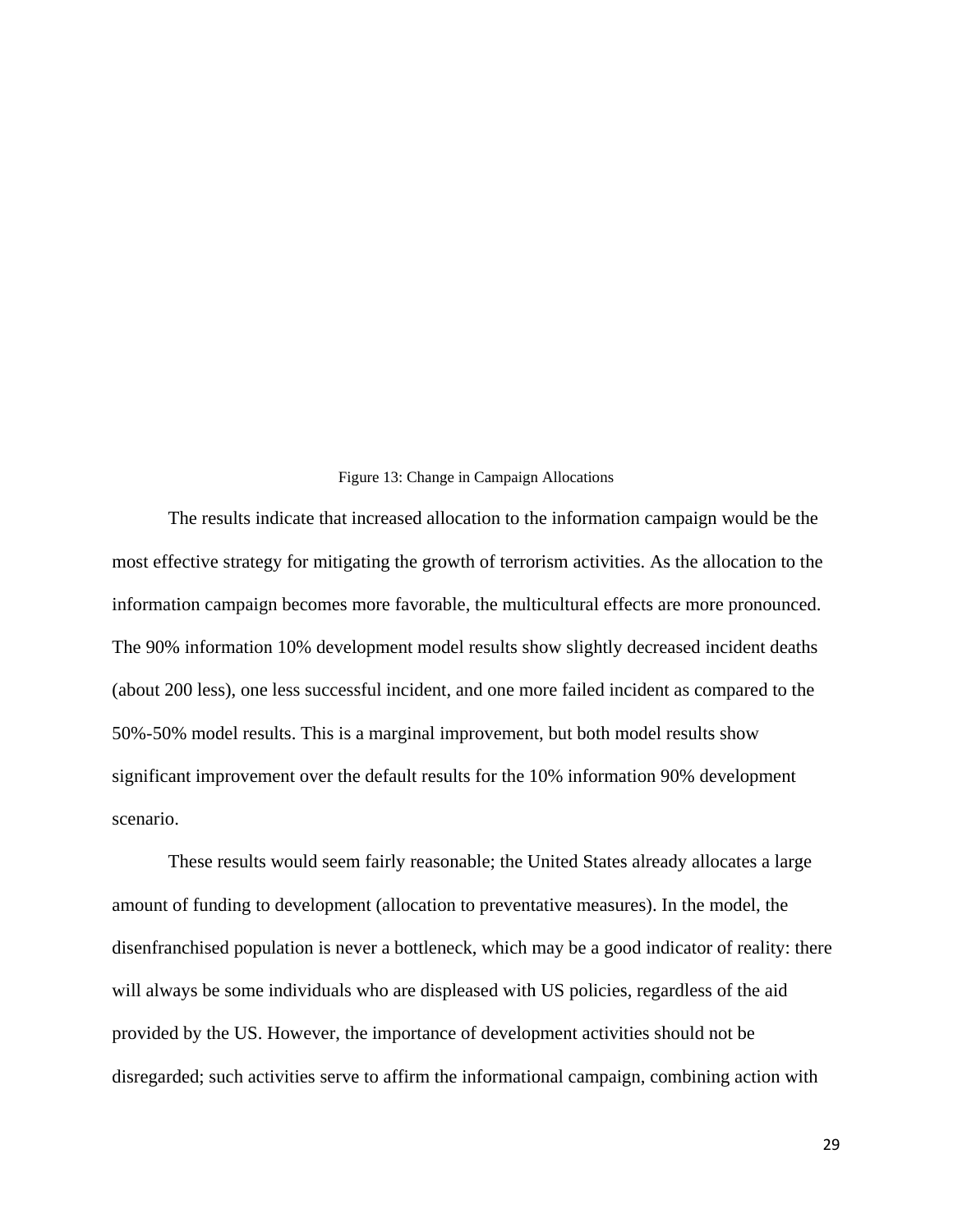words. In any case, reducing the funding for nation-building or other similar development activities would not improve long term perceptions of US policies, reducing the effectiveness of the inform mation camp paign.

The second scenario represents a situation where monetary contributions to Al-Qaeda The second scenario represents a situation where monetary contributions to Al-Qaeda<br>increase by 50%; such an increase could be the result of a negative shift in opinion toward the US, or collaboration with other terrorism networks. This scenario was studied in the context of multicultural factors being in effect, and trends were compared to the situation where multicultural factors are not taken into account. From the results in figure 14, it is evident that multicultural factors are essential to mitigating terrorism activities. The growth patterns exhibited by the results where multicultural factors are ignored indicate exponential growth; for the results from the simulation including multicultural factors, the growth trends appear similar, but the from the simulation including multicultural factors, the growth trends appear similar, but the<br>magnitude of the effect is dampened significantly. Twelve more incidents are successful with 9,000 more incident deaths when multicultural factors are ignored. This demonstrates the importance of multicultural factors in specific relation to terrorist funding.

Figure 14: Terrorist Funding Increase Scenario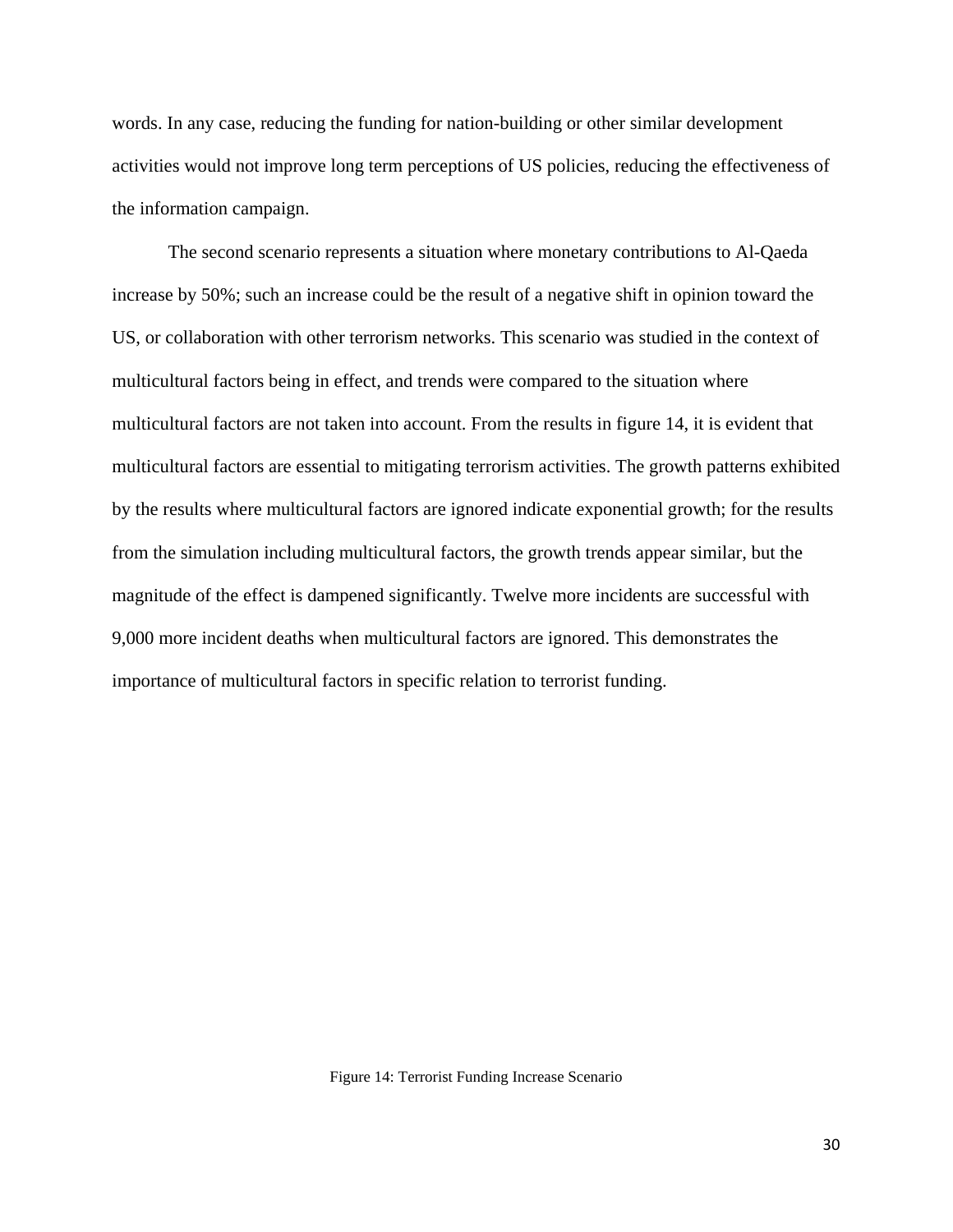The final scenario addresses the possibly negative effects of ideological differences within terrorism networks. An example would be the conflict between the Shia and Sunni Islamic sects. Although such conflict could cause divisions within Al-Qaeda (such as the decision to execute terrorist attacks against Shia Muslims), it could also represent an opportunity to train additional recruits (Jehl, 2005). In the multicultural effects sub-model, this is taken into account by the flow "CombatTrain". For the final scenario (see figure 15), the first simulation run decreased this rate by 50%, while the second run was increase the rate by 50% in order to analyze the possible effects on terrorism activities.

#### Figure 15: Combat Training Rate Scenario

Results from the scenario were somewhat counter intuitive. Increasing the training rate decreased the number of successful incidents and incident deaths, while decreasing the rate caused an increase. This was due to the assumption in Chamberlain's model that 20% of the active members were paid a salary. As the total number of terrorists increases, an increased amount of funding is allocated to salaried members, decreasing the funding available for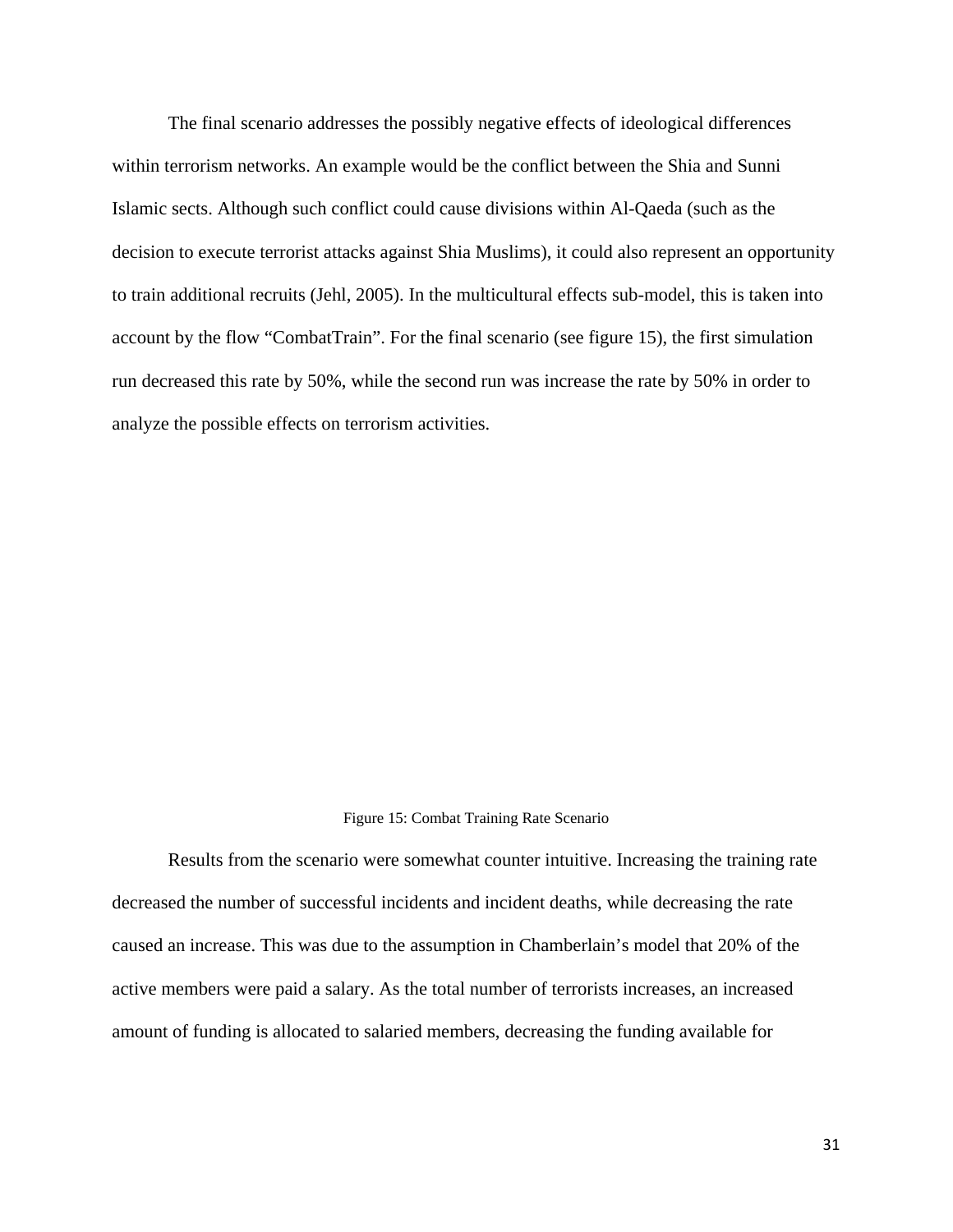conducting terrorist attacks. This assumption may lack a high level of validity, since Al-Qaeda would most likely stop recruiting when funds decrease below a certain level.

#### **Future Areas of Study**

 Several areas of future research regarding multicultural factors would be highly beneficial. Further sensitivity analysis regarding the amount of funding allocated to cultural measures would assist in determining acceptable cost/benefit ratios. Additionally, a multidisciplinary study of organizational behavior would be of great assistance in developing more accurate numerical estimations of the factors for modeling inputs, increasing the reliability of the model. Another avenue of exploration would be to develop an agent-based simulation model to combine with the systems dynamics model; this would potentially allow for greater levels of detail in simulating organizational behavior, and provide further insight for multicultural effects.

#### **Conclusion**

 In summary, all benchmarks were impacted by the Multicultural Effects sub-model, with the exception of the number of failed terrorist incidents. This highlights the potential advantages of the United States developing a long term strategy for exploiting the multicultural factors within Al-Qaeda. In order to succeed in combating terrorism, the United States must balance tactical operations with strategies that attack the heart of the Al-Qaeda and similar organizations (Muckian, 2006).

 Al-Qaeda has experienced great success in the information war, and has been effectively utilizing disinformation and mischaracterizations regarding the United States to foment anti-Western sentiment. An effective response is critical in order to stem the tide of opinion and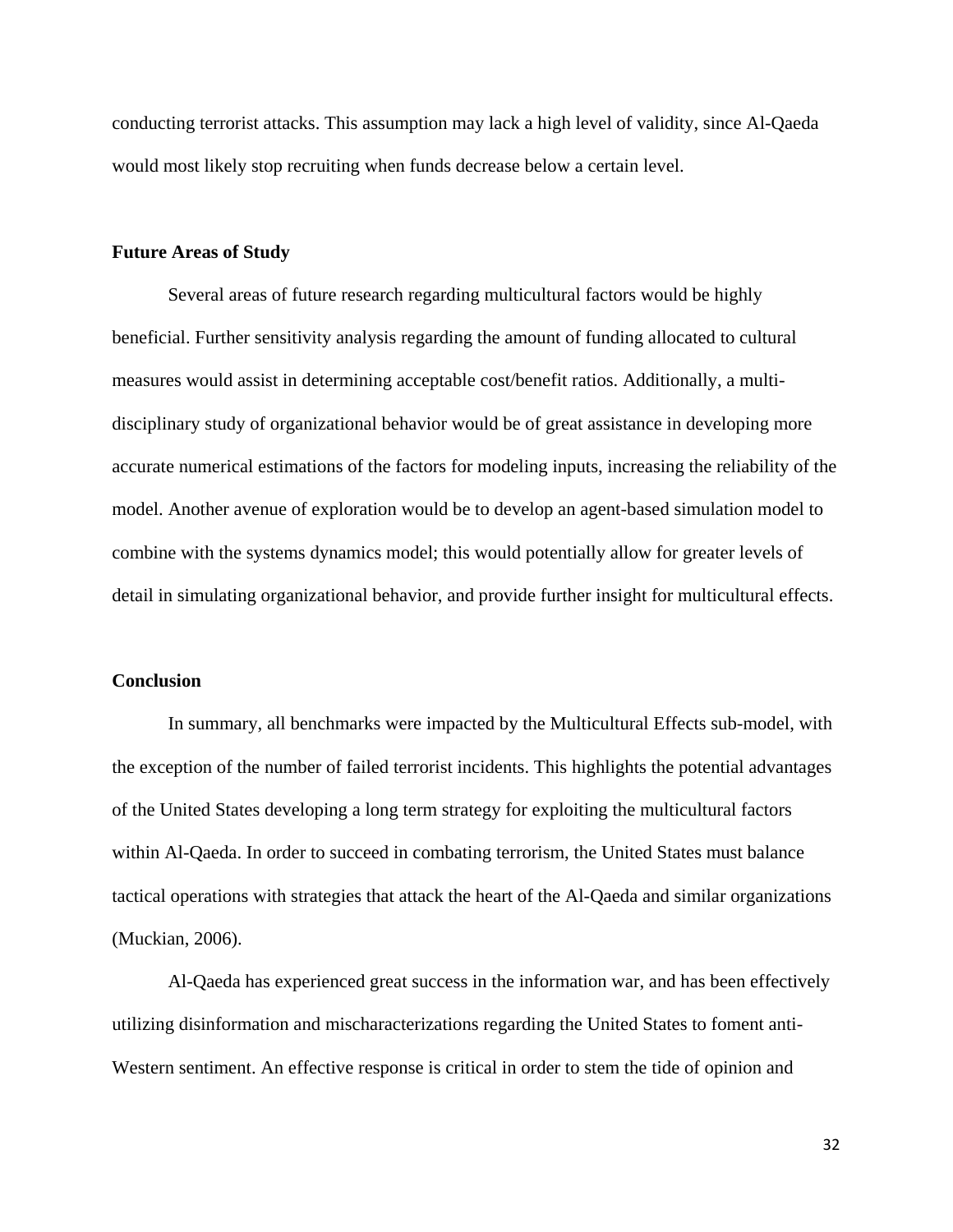neutralize Al-Qaeda's recruiting base (U.S. Department of State, 2007). Al-Qaeda has been the winner in the information war, and the United States must enact effective information policies to compete. Studies on the organizational weaknesses of Al-Qaeda must be continued, with emphasis on determining ideological rifts and methods of inciting internal dissension. Efforts to lift the disenfranchised population from poverty must continue, with funding being put to use for improved living conditions and economic development. These policies should supplement the information strategies to synergistically improve their effect.

 Multicultural factors represent a key part of any international organization. Al-Qaeda, with members from all over the globe, represents such an organization. It is indisputable that these factors play a significant role, and the United States must adapt and develop its antiterrorism policies in order to effectively combat terrorism.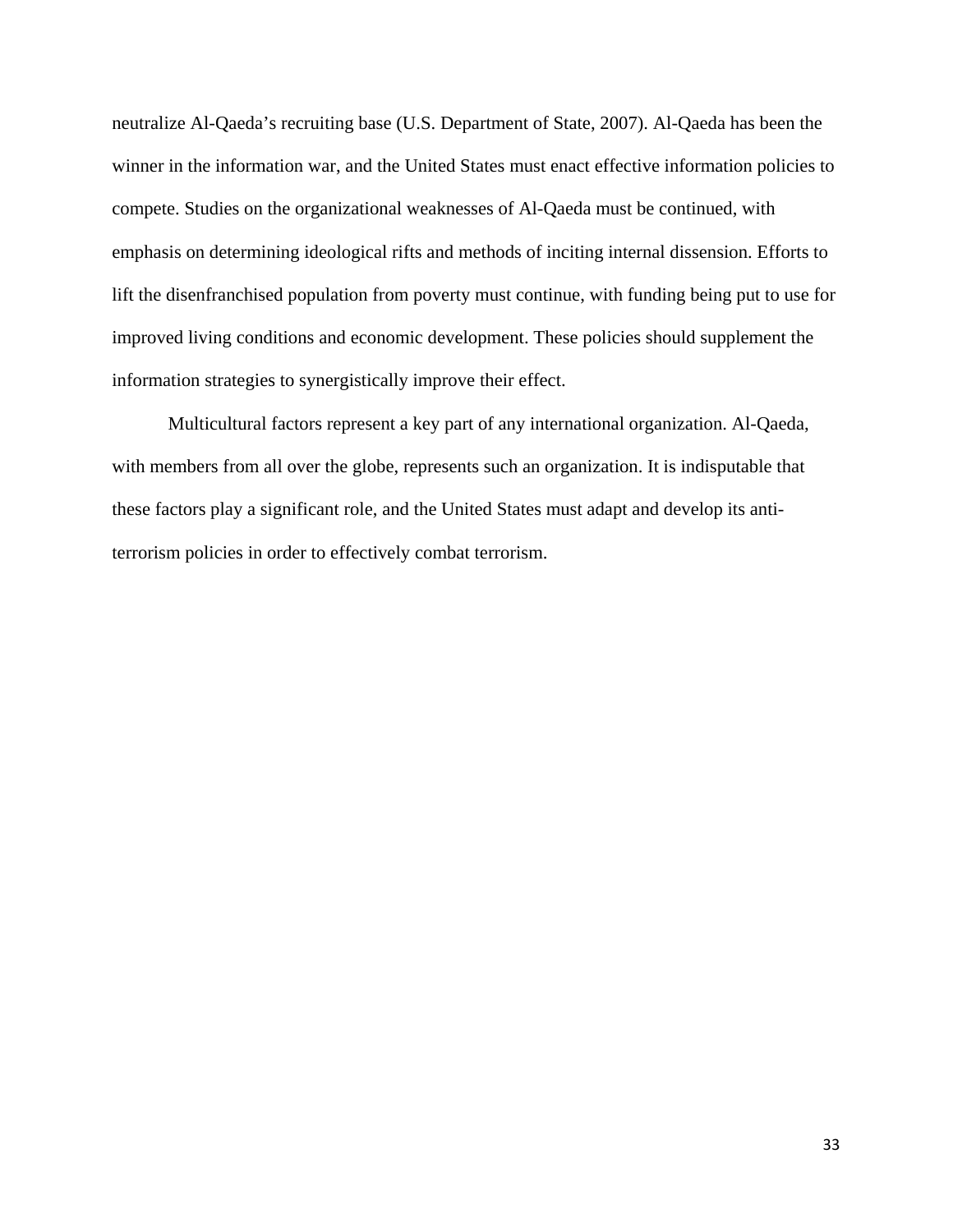#### **Bibliography**

- Boukhars, A. (2006). The Challenge of Terrorism and Religious Extremism in Jordan. *Strategic Insights, 5*(4).
- Byman, D. L. (2003). Al-Qaeda as an Adversary: Do we understand our enemy? *World Politics, 56*(1), 139.
- Byrn, D. R. (2004). Effectiveness of US Grand Strategy to Prosecute Global War on Terrorism. Strategy Research Project. Carlisle Barracks: U.S. Army War College, 19 March 2004.
- Chamberlain, T. (2007) Systems Dynamics Model of Al-Qa'ida and United States "Competition". *Journal of Homeland Security and Emergency Management, 4*(3), article 14.
- Eggers, J.T., & Brown, R. (2002). A systems dynamics approach. *Corrections Today*, *64*(2), 181-182. Retrieved October 19, 2007, from Research Library database. (Document ID: 123325861).
- Gunaratna, R. (2005). Responding to the Post 9/11 Structural and Operational Challenges of Global Jihad. *Connections Pfp Consortium Journal*, Spring Issue.
- Hoffman, B. (2003). Al-qaeda, trends in terrorism, and future potentialities: An assessment. *Studies in Conflict and Terrorism, 26*, 429-442(14).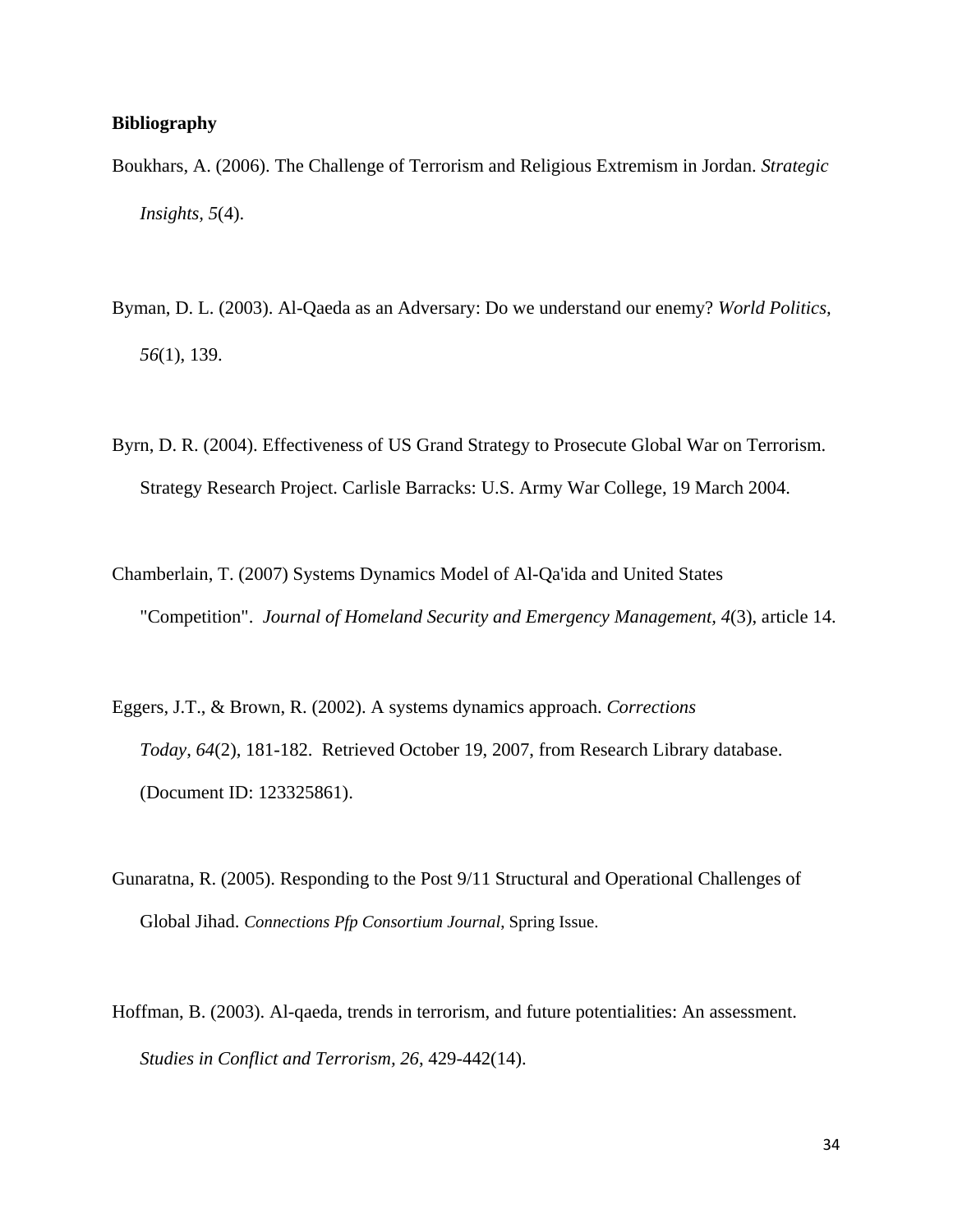- Jackson, B., et al. (2005). *Aptitude for Destruction Volume I: Organizational Learning in Terrorist Groups and its Implications for Combating Terrorism.* (Santa Monica, CA: RAND Corporation, 2005)
- Jehl, D. (2005). Iraq May Be Prime Place for Training of Militants, C.I.A. Report Concludes. *New York Times,* June 22, 2005.

http://www.nytimes.com/2005/06/22/international/middleeast/22intel.html

- Klein, H. A., & McHugh, A. P. (2005). National differences in teamwork. *Organizational simulation* (pp. 229-251)
- Muckian, M.J. (2006). Structural Vulnerabilities of Networked Insurgencies: Adapting to the New Adversary, *Parameters* 36, no. 4 (Winter 2006–7): 19, http://www.carlisle.army.mil/ usawc/Parameters/06winter/muckian.pdf.
- U.S. Department of State. (2007). A Strategic Assessment of Progress Against the Terrorist Threat. *eJournal USA.*  http://usinfo.state.gov/journals/itps/0507/ijpe/assessment.htm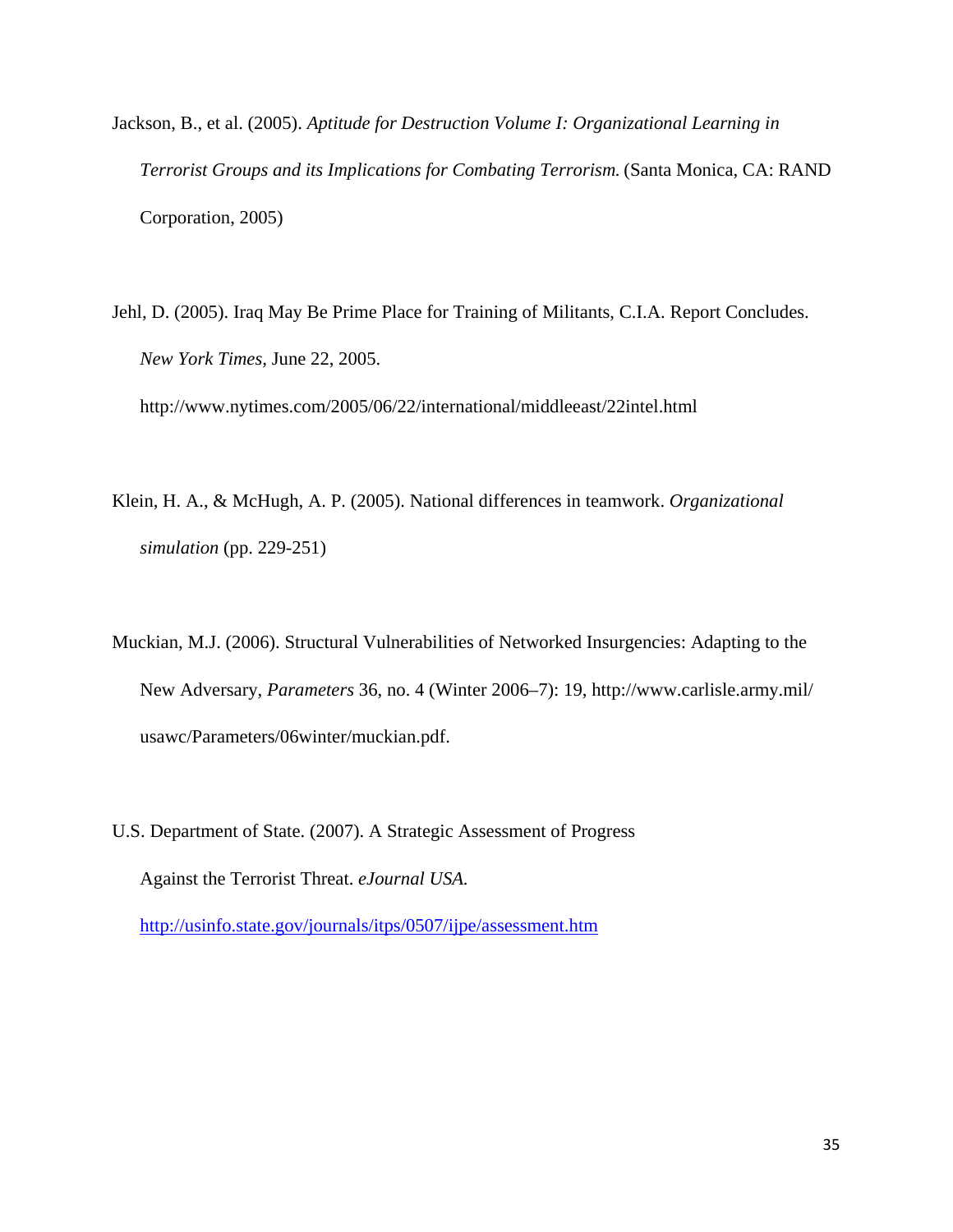- Salas, E., Guthrie, J. W.,Jr., Wilson-Donnelly, K. A., Priest, H. A., & Burke, C. S. (2005). Modeling team performance: The basic ingredients and research needs. *Organizational simulation* (pp. 185-228)
- Shaw, A. P., & Pritchett, A. R. (2005). Agent-based modeling and simulation of socio-technical systems. *Organizational simulation* (pp. 323-367)